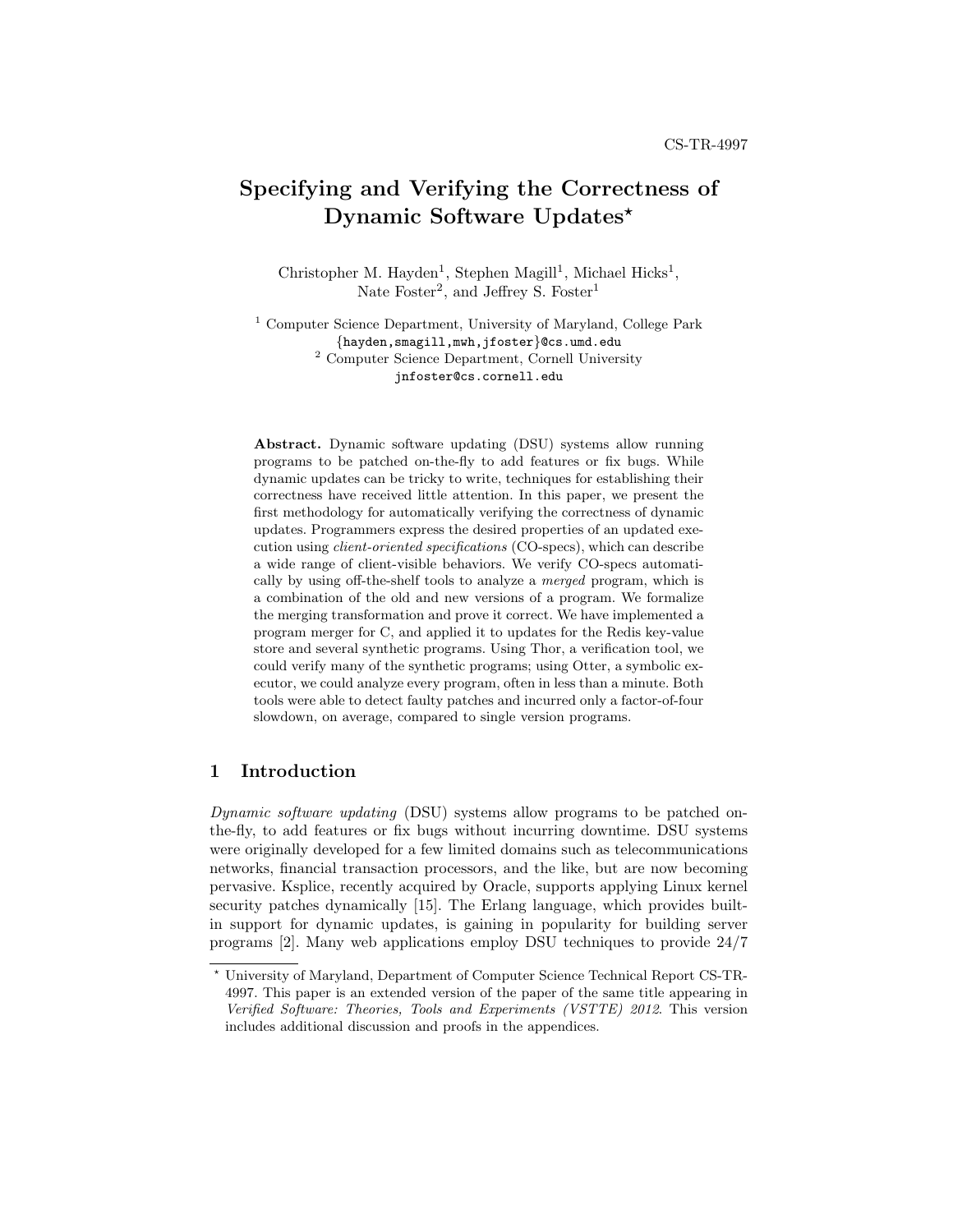service to a global audience—for these systems, there is no single time of day when taking down the service to perform upgrades is acceptable.

Given the increasing need for DSU, a natural question is: How can developers ensure a dynamically updated program will behave correctly? Today, developers need to reason manually about all the pieces of an updating program: the old program version, the new program version, and code that transforms the state of the (old) running version into the form expected by the new version. Moreover, they need to repeat this reasoning process for each allowable "update point" during execution. In our experience this is a tricky proposition in which it is all too easy to make mistakes. Despite such difficulties, most DSU systems do not address the issue of correctness, or they focus exclusively on generic safety properties, such as type safety, that rule out obviously wrong behavior [7, 22–24] but are insufficient for establishing correctness [11].

This paper presents a methodology for verifying the correctness of dynamic updates. Rather than propose a new verification algorithm that accounts for the semantics of updating, we develop a novel program transformation that produces a program suitable for verification with off-the-shelf tools. Our transformation merges an old program and an update into a program that simulates running the program and applying the update at any allowable point. We formalize our transformation and prove that it is correct (Section 3).

We are particularly interested in using our transformation to prove execution properties from clients' points of view, to show that a dynamic update does not disrupt active sessions. For example, suppose we wish to update a key-value store such as Redis [20] so that it uses a different internal data structure. To verify this update's transformation code, we could prove that values inserted into the store by the client are still present after it is dynamically updated. We call such specifications *client-oriented specifications* (or *CO-specs* for short).

We have identified three categories of CO-specs that capture most properties of interest: backward-compatible CO-specs describe properties that are identical in the old and new versions; post-update CO-specs describe properties that hold after new features are added or bugs are fixed by an update; and conformable CO-specs describe properties that are identical in the old and new versions, modulo uniform changes to the external interface. CO-specs in these categories can often be mechanically constructed from CO-specs written for either the old or new program alone. Thus, if a programmer is inclined to verify each program version using CO-specs, there is little additional work to verify a dynamic update between the two. Nevertheless, some interesting and subtle properties lie outside these categories, so our framework also allows arbitrary properties to be expressed (Section 2).

We have implemented our merging transformation for C programs and used it in combination with two existing tools to verify properties of several dynamic updates (Section 4). We chose the symbolic executor Otter [21] and the verification tool Thor [16] as they represent two ends of the design space: symbolic execution is easy to use and scales reasonably well but is incomplete, while verification scales less well but provides greater assurance. We wrote two synthetic bench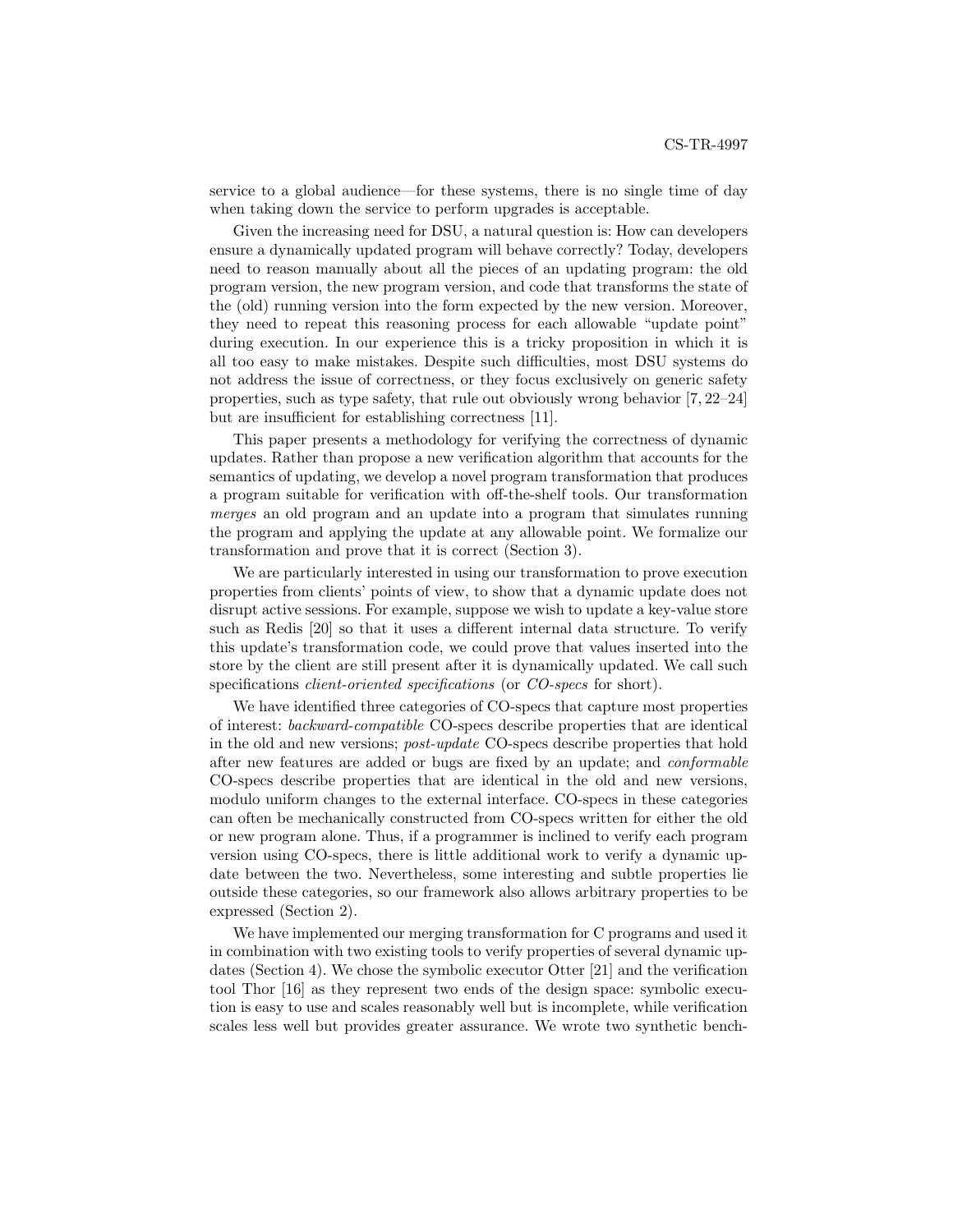marks, a key-value store and a multiset implementation, and designed dynamic patches for them based on realistic changes (e.g., one change was inspired by an update to the storage server Cassandra [5]). We also wrote dynamic patches for six releases of Redis [20], a popular, open-source key-value store. We used the Redis code as is, and wrote the state transformation code ourselves.

We checked all the benchmark programs with Otter and verified several properties of the synthetic updates using Thor. Both tools successfully uncovered bugs that were intentionally and unintentionally introduced in the state transformation code. The running time for verification of merged programs was roughly four times slower than single-version checking. This slowdown was due to the additional branching introduced by update points and the need to analyze the state transformer code. As tools become faster and more effective, our approach will scale with them. In summary, this paper makes three main contributions:

- It presents the first automated technique for verifying the behavioral correctness of dynamic updates.
- It proposes client-oriented specifications as a means to specify general update correctness properties.
- It shows the effectiveness of merging-based verification on practical examples, including Redis [20], a widely deployed server program.

# 2 Defining dynamic software update correctness

Before we can set out verifying DSU correctness, we have to decide what correctness is. In this section, we first review previously proposed notions of correctness and argue why they are insufficient for our purposes. Then we propose client-oriented specifications (CO-specs) as a means of specifying correctness properties, and argue that this notion overcomes limitations of prior notions. We also describe a simple refactoring that allows CO-specs to be used to verify client-server programs that communicate over a network.

### 2.1 Prior work on update correctness

Kramer and Magee [14] proposed that updates are correct if they are observationally equivalent—i.e., if the updated program preserves all observable behaviors of the old program. Bloom and Day [3] observed that, while intuitive, this is too restrictive: an update may fix bugs or add new features.

To address the limitations of strict observational equivalence, Gupta et al. [9] proposed reachability. This condition classifies an update as correct if, after the update is applied, the program eventually reaches some state of the new program. Reachability thus admits bugfixes, where the new state consists of the corrected code and data, as well as feature additions, where the new state is the old data plus the new code and any new data. Unfortunately, reachability is both too permissive and too restrictive, as shown by the following example. Version 1.1.2 of the vsftpd FTP server introduced a feature that limits the number of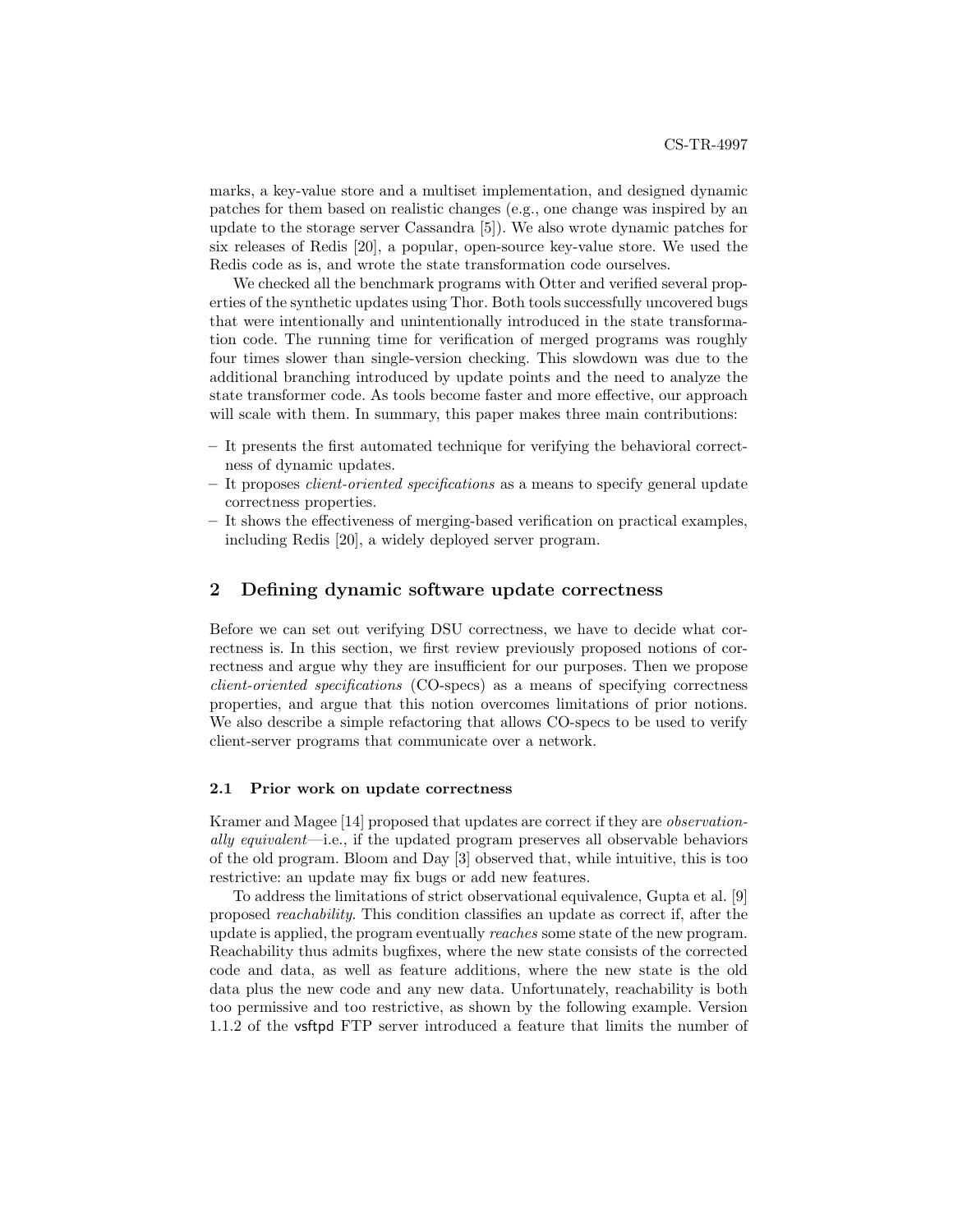connections from a single host. If we update a running vsftpd server, we would expect it to preserve any active connections. But doing so violates reachability. If the number of connections from a particular host exceeds the limit and these connections remain open indefinitely, the server will never enter a reachable state of the new program. On the other hand, reachability would allow an update that terminates all existing connections. This is almost certainly not what we want—if we were willing to drop existing connections we could just restart the server!

We believe that the flaw in all of these approaches is that they attempt to define correctness in a completely general way. We think it makes more sense for programmers to specify the behavior they expect as a collection of properties. Some properties will apply to multiple versions of the program while other properties will change as the program evolves. Because the goal of a dynamic update is to preserve active processing and state, the properties should express the expected continuity that a dynamic update is meant to provide to active clients. We therefore introduce client-oriented specifications (CO-specs) to specify update properties that satisfy these requirements.

### 2.2 Client-oriented specifications

We can think of a CO-spec as a kind of client program that opens connections, sends messages, and asserts that the output received is correct. CO-specs resemble tests, but certain elements of the test code are left abstract for generality (cf. Figure 1). For example, consider again reasoning about updates to a key-value store such as Redis. A CO-spec might model a client that inserts a key-value pair into the store and then looks up the key, checking that it maps to the correct value (even if a dynamic update has occurred in the meantime). We can make such a CO-spec general by leaving certain elements like the particular keys or values used unconstrained. Similarly, we can allow arbitrary actions to be interleaved between the insert and lookup. Such specifications capture essentially arbitrary client interactions with the server.

Our goal is to use our program transformation, defined in Section 3, to produce a merged program that we can verify using off-the-shelf tools. But existing tools only verify single programs in isolation, so we cannot literally write COspecs as client programs that communicate with a server being updated. To verify a CO-spec in a real client-server program we replace the server's main function the CO-spec and call the relevant server functions directly. In doing so, we are checking the server's core functionality, but not its main loop or any networking code. For example, suppose our key-value store implements functions get and set to read and write mappings from the store, and the server's main loop would normally dispatch to these functions. CO-specs would call the functions directly as shown in Figure 1. Here, ? denotes a non-deterministically chosen (integer) value, and assume and assert have their standard semantics. If updates are permitted while executing either get or set, verifying Figure 1(b) will establish that the assertions at the end of the specification hold no matter when the update takes place.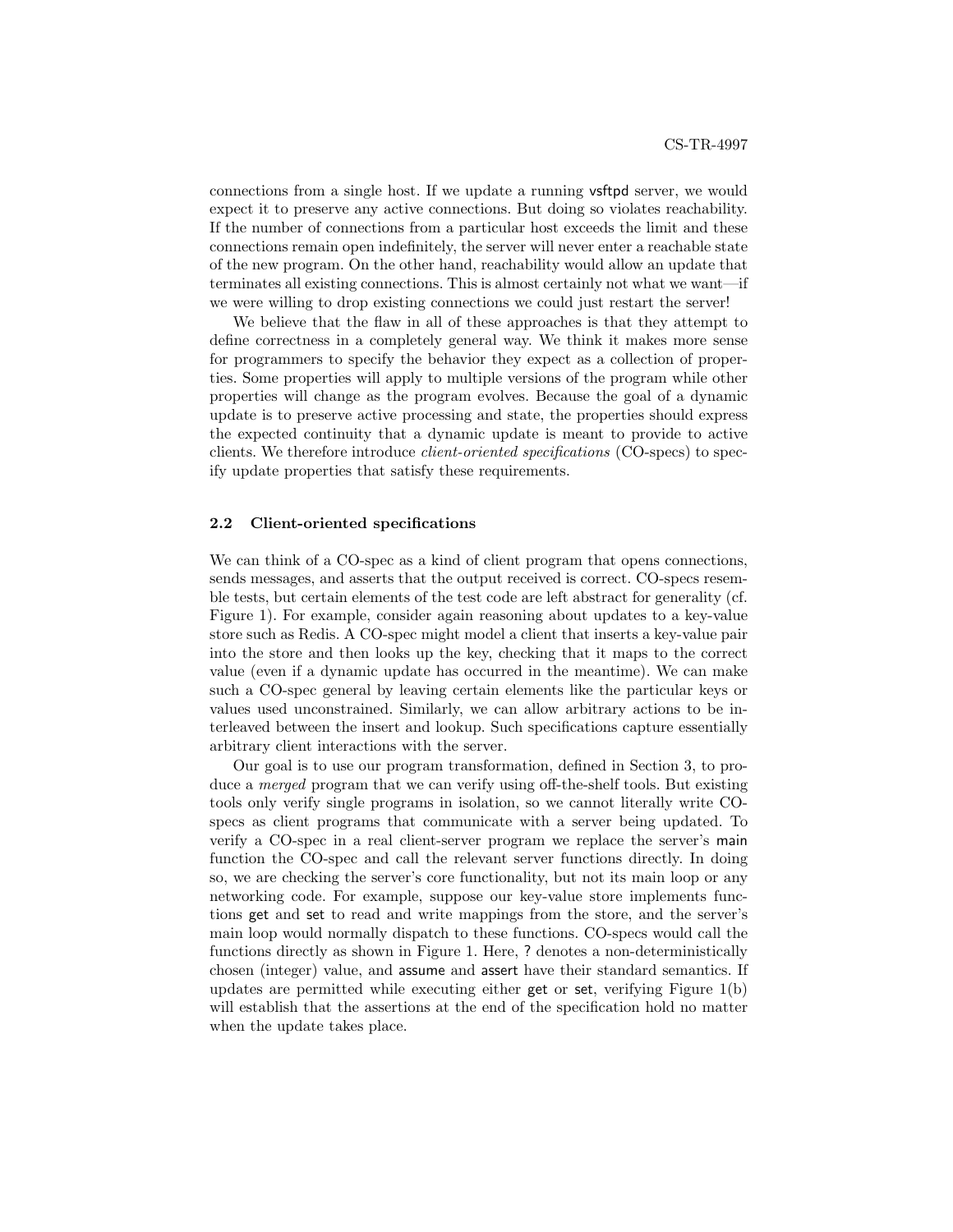

Fig. 1. Sample C specifications for key-value store.

In our experience writing CO-specs for updates, we have found that they often fall into one of the following categories:

- Backward-compatible CO-specs describe behaviors that are unaffected by an update. For the data structure-changing update to Redis mentioned earlier, the CO-spec in Figure 1(b) would check that existing mappings are preserved.
- $P$ ost-update CO-specs describe behavior specific to the new program version. For example, suppose we added a delete feature to the key-value store. Then the CO-spec in Figure 1(c) verifies that, after the update, the feature is working properly. The CO-spec employs the flag is updated, which is true after an update has taken place, to ensure that we are testing the new or changed functionality after the update. We discuss the semantics of this flag in Section 3.
- Conformable CO-specs describe updates that change interfaces, but preserve core functionality. For example, suppose we added namespaces to our key-value store, so that get and set take an additional namespace argument. The state transformation code would map existing entries to a default namespace. A conformable CO-spec could check that mappings inserted prior to the update are present in the default namespace afterward; in essence, the CO-spec would associate old-version calls with new-version calls at the default namespace. (Further details are given in Appendix A.3.)

These categories encompass prior notions of correctness. Backward compatible specifications capture the spirit of Kramer and Magee's condition, but apply to individual, not all, behaviors. The combination of backward-compatible and post-update specifications capture Bloom and Day's notions of "future-only implementations" and "invisible extensions"—parts of a program whose semantics change but not in a way that affects existing clients [3]. The combination of backward-compatible and conformable specifications match ideas proposed by Ajmani et al. [1], who studied dynamic updates for distributed systems and proposed mechanisms to maintain continuity for clients of a particular version.

CO-specs can also be used to express the constraints intended by Gupta's reachability while side-stepping the problem that reachability can leave behavior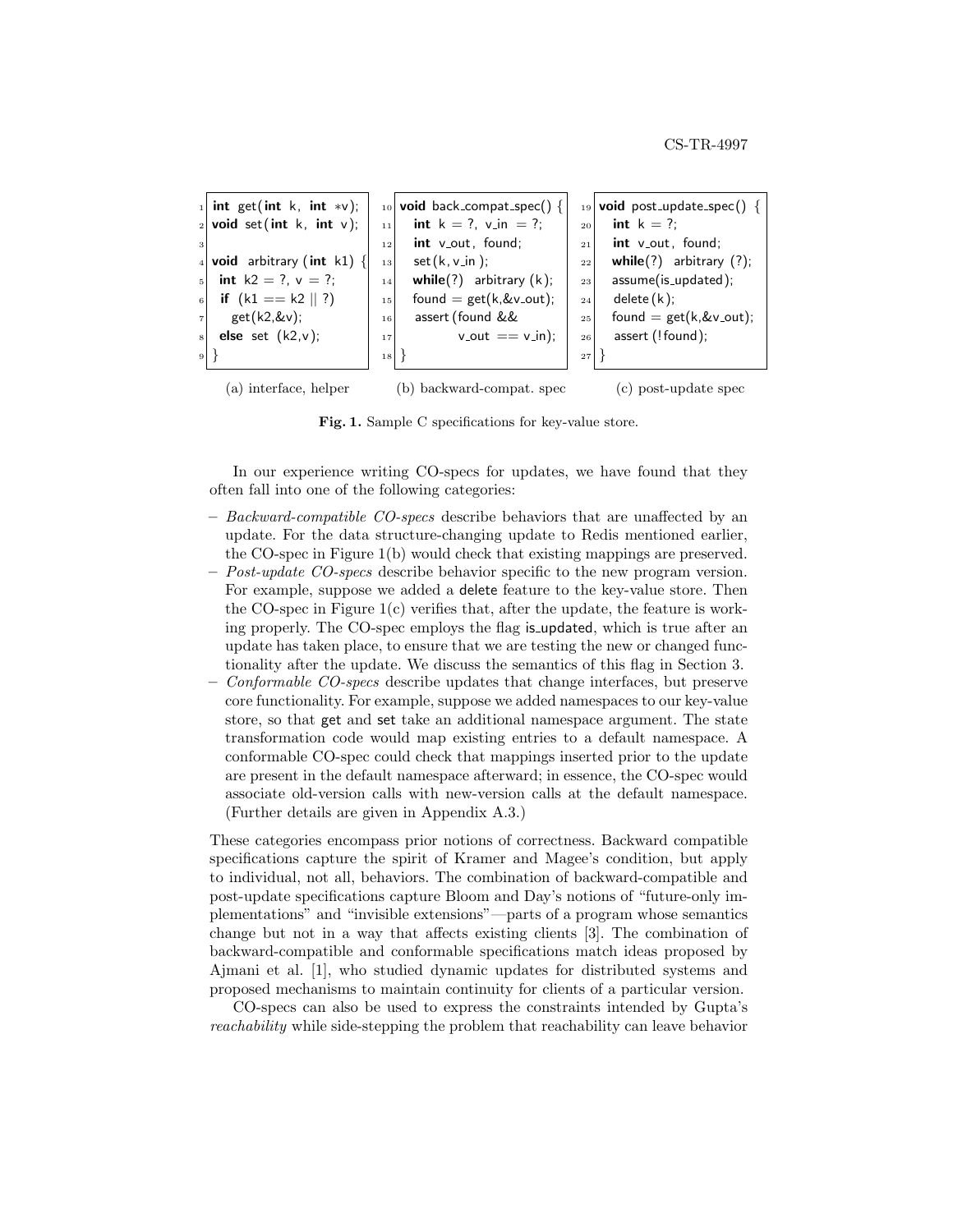under-constrained. For example, for the vsftpd update mentioned above, the programmer can directly write a CO-spec that expresses what should happen to existing client connections, e.g., whether all, some, or none should be preserved. This does not fall into one of the categories above, demonstrating the utility of a full specification language over "one size fits all" notions of update correctness.

Another feature of CO-specs in these categories is that they can be mechanically constructed from CO-specs that are written for a single version. Thus, if a programmer was inclined to verify the correctness of each version of his program using CO-specs, the additional work to verify a dynamic update is not much greater. For details, see Appendix A.

# 3 Verification via program merging

We verify CO-specs by *merging* an existing program version with its update, so that the semantics of the merged program is equivalent to the updating program. This section formalizes a semantics for dynamic updates to single-threaded programs, then defines the merging transformation and proves it correct with respect to the semantics. Many server programs for which dynamic updating is useful are single-threaded [12, 18, 11]. However, an important next step for this work would be to adapt it to support updates to multi-threaded (and distributed) programs.

#### 3.1 Syntax

The top of Figure 2 defines the syntax of a simple programming language supporting dynamic updates. It is based on the Proteus dynamic update calculus [22], and closely models the semantics of common DSU systems, including Ginseng [18] (which is the foundation of our implementation), Ksplice [15], Jvolve [23], K42 [13], DLpop [12], Dynamic ML [24] and Bracha's DSU system [4].

A program p is a mapping from function names g to functions  $\lambda x.e.$  A function body  $e$  is defined by a mostly standard core language with a few extensions for updating. Our language contains a construct update, which indicates a position where a dynamic update may take effect. To support writing specifications, the language includes an expression ?, which represents a random integer, and expressions assume  $v$ , assert  $v$ , and running  $p$ , all of whose semantics are discussed below. Expressions are in administrative normal (A-normal) form [8] to keep the semantics simple—e.g., instead of  $e_1+e_2$ , we write let  $x = e_1$  in let  $y = e_2$  in  $x+y$ . We write  $e_1; e_2$  as shorthand for let  $x = e_1$  in  $e_2$ , where x is fresh for  $e_2$ .

### 3.2 Semantics

The semantics, given in the latter half of Figure 2, is written as a series of smallstep rewriting rules between *configurations* of the form  $\langle p; \sigma; e \rangle$ , which contain the program p, its current heap  $\sigma$ , and the current expression e being evaluated. A heap is a partial function from locations  $l$  to values  $v$ , and a location  $l$  is either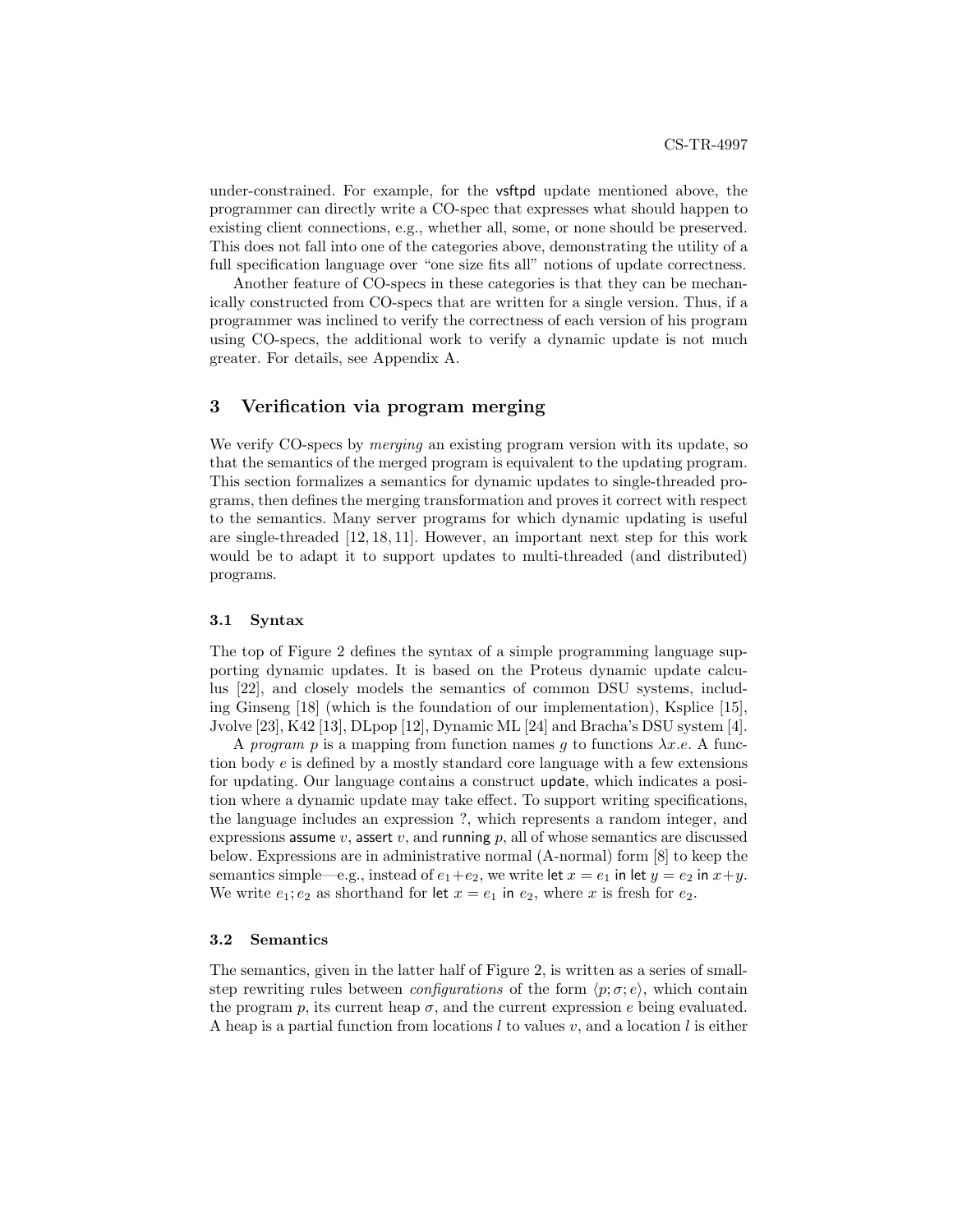*Prog.*  $p ::= p, (g, \lambda x.e) | \cdot$ Exprs.  $e ::= v \mid v_1 op v_2 \mid v_1(v_2) \mid ? \mid !v \mid \text{ref } v \mid$  $v_1 := v_2$  | if v  $e_1 e_2$  | update | let  $x = e_1$  in  $e_2$  | assume  $v$  | while  $e_1$  do  $e_2$  | assert  $v$  | running  $p \mid \textsf{error}$ Values  $v ::= x | l | i | (v_1, v_2) | ()$ Locs.  $l ::= a | g$ Variables  $x, y, z$ Globals f, g Operators op  $Integers$   $i, j$ Addresses a Heaps  $\sigma \in \text{Locs} \rightarrow \text{Values}$ Patch  $\pi ::= (p, e)$ Labels  $\nu ::= \pi | \epsilon$  $\langle p; \sigma; v_1 ~op v_2 \rangle$ <br> $\langle p; \sigma; \mathsf{ref}~ v \rangle$  $\rightsquigarrow \langle p; \sigma; v' \rangle$  $\rangle$  v  $v' = [op](v_1, v_2)$  $\langle p; \sigma; \mathsf{ref} \ v \rangle$   $\rightarrow$   $\langle p; \sigma[a \rightarrow v]; a \rangle$   $a \notin dom(\sigma)$ <br>  $\langle p; \sigma; !l \rangle$   $\rightarrow$   $\langle p; \sigma; v \rangle$   $\sigma(l) = v$  and  $\langle p; \sigma; l \rangle$ <br>  $\langle p; \sigma; a := v \rangle$   $\rightarrow$   $\langle p; \sigma | a \rightarrow v |; v \rangle$   $\sigma(l) = v$  and  $l \notin dom(p)$ <br>  $\langle p; \sigma; a := v \rangle$   $\rightarrow$   $\langle p; \sigma | a \rightarrow v |; v \rangle$   $a \in dom(\sigma)$  $\langle p; \sigma; a := v \rangle$   $\leadsto \langle p; \sigma[a \mapsto v]; v \rangle$   $a \in dom(\sigma)$   $\langle p; \sigma; g := v \rangle$   $\leadsto \langle p; \sigma[g \mapsto v]; v \rangle$   $g \notin dom(p)$  $\langle p; \sigma; g := v \rangle$   $\longrightarrow$   $\langle p; \sigma[g \mapsto v]; v \rangle$   $g \notin dom(p)$ <br>  $\langle p; \sigma; ? \rangle$  for some *i*  $\langle p; \sigma; ? \rangle$  for some i  $\langle p; \sigma \rangle$  let  $x = v$  in  $e \rangle \longrightarrow \langle p; \sigma \rangle \langle e |v/x| \rangle$ <br> $\langle p; \sigma \rangle \langle e |v/x| \rangle \longrightarrow \langle p; \sigma \rangle \langle e |v/x| \rangle$  $\rightsquigarrow \langle p; \sigma; e[v/x] \rangle$ <br>  $\rightsquigarrow \langle p; \sigma; e_2 \rangle$ <br>  $\not\rightsquigarrow \langle p; \sigma; e_2 \rangle$  $\langle p; \sigma; \text{if } 0 \ e_1 \ e_2 \rangle \qquad \longrightarrow \langle p; \sigma; e_2 \rangle$ <br>  $\langle p; \sigma; \text{if } v \ e_1 \ e_2 \rangle \qquad \longrightarrow \langle p; \sigma; e_1 \rangle$  $\langle p; \sigma; \text{if } v \ e_1 \ e_2 \rangle$   $\longrightarrow \langle p; \sigma; e_1 \rangle$   $v \neq 0$ <br>  $\langle p; \sigma; \text{while } e_1 \text{ do } e_2 \rangle$   $\longrightarrow \langle p; \sigma; \text{let } x = e_1 \text{ in}$   $x \notin w$  $\rightsquigarrow \langle p; \sigma; \text{let } x = e_1 \text{ in }$ if x (e<sub>2</sub>; while  $e_1$  do  $e_2$ ) 0)  $x \notin f(v(e_1, e_2))$  $\langle p; \sigma; \mathsf{update} \rangle \longrightarrow \langle p; \sigma; 0 \rangle$  $\langle p; \sigma; \text{update} \rangle$  $\stackrel{\pi}{\leadsto} \langle p_{\pi}; \sigma; (e_{\pi}; 1) \rangle$   $\pi = (p_{\pi}, e_{\pi})$  $\langle p; \sigma;$  running  $p \rangle \rightarrow \langle p; \sigma; 1 \rangle$  $\langle p; \sigma;$  running  $p'$  $\rightsquigarrow \langle p; \sigma; 0 \rangle$ <br>  $\rightsquigarrow \langle p; \sigma; v \rangle$ <br>  $\rightsquigarrow \langle p \phi; \phi | 0 \rangle$  $p' \neq p$  $\langle p; \sigma ; \text{assume } v \rangle \longrightarrow \langle p; \sigma; v \rangle \qquad \qquad v \neq 0$ <br>  $\langle p; \sigma ; \text{assert } v \rangle \qquad \qquad \leadsto \langle p; \sigma; v \rangle \qquad \qquad v \neq 0$  $\langle p; \sigma; \text{assert } v \rangle$ <br> $\langle p; \sigma; \text{assert } 0 \rangle$  $\rightsquigarrow \langle p; \sigma;$  error $\rangle$  $\langle p; \sigma \rangle$ ; let  $x =$  error in  $e \rangle \sim \langle p; \sigma \rangle$ ; error $\rangle$ 

$$
\langle p; \sigma; e_1 \rangle \stackrel{\nu}{\leadsto} \langle p'; \sigma'; e'_1 \rangle
$$
  

$$
\langle p; \sigma; \text{let } x = e_1 \text{ in } e_2 \rangle \stackrel{\nu}{\leadsto} \langle p'; \sigma'; \text{let } x = e'_1 \text{ in } e_2 \rangle
$$

Fig. 2. Syntax and semantics.

a (dynamically allocated) address  $a$  or a (static) global name  $g$ . Note that while the language does not include closures, global names  $q$  are values, and so the language does support C-style function pointers.<sup>1</sup>

Most of the operational semantics rules are straightforward. We write  $e\left\vert x\right\rangle$  $v$  for the capture-avoiding substitution of x with v in e. We assume that the semantics of primitive operations op is defined by some mathematical function  $[\![op]\!]$ ; e.g.,  $[\![\ ]\!]$  is the integer addition function. Loops are rewritten to condition-

<sup>&</sup>lt;sup>1</sup> Variables names x are values so that we can use a simple grammar to enforce Anormal form. The downside is that syntactically well-formed programs could pass around unbound variables and store them in the heap. The ability to express such programs is immaterial to our modeling of DSU, and could be easily ruled out with a simple static type system.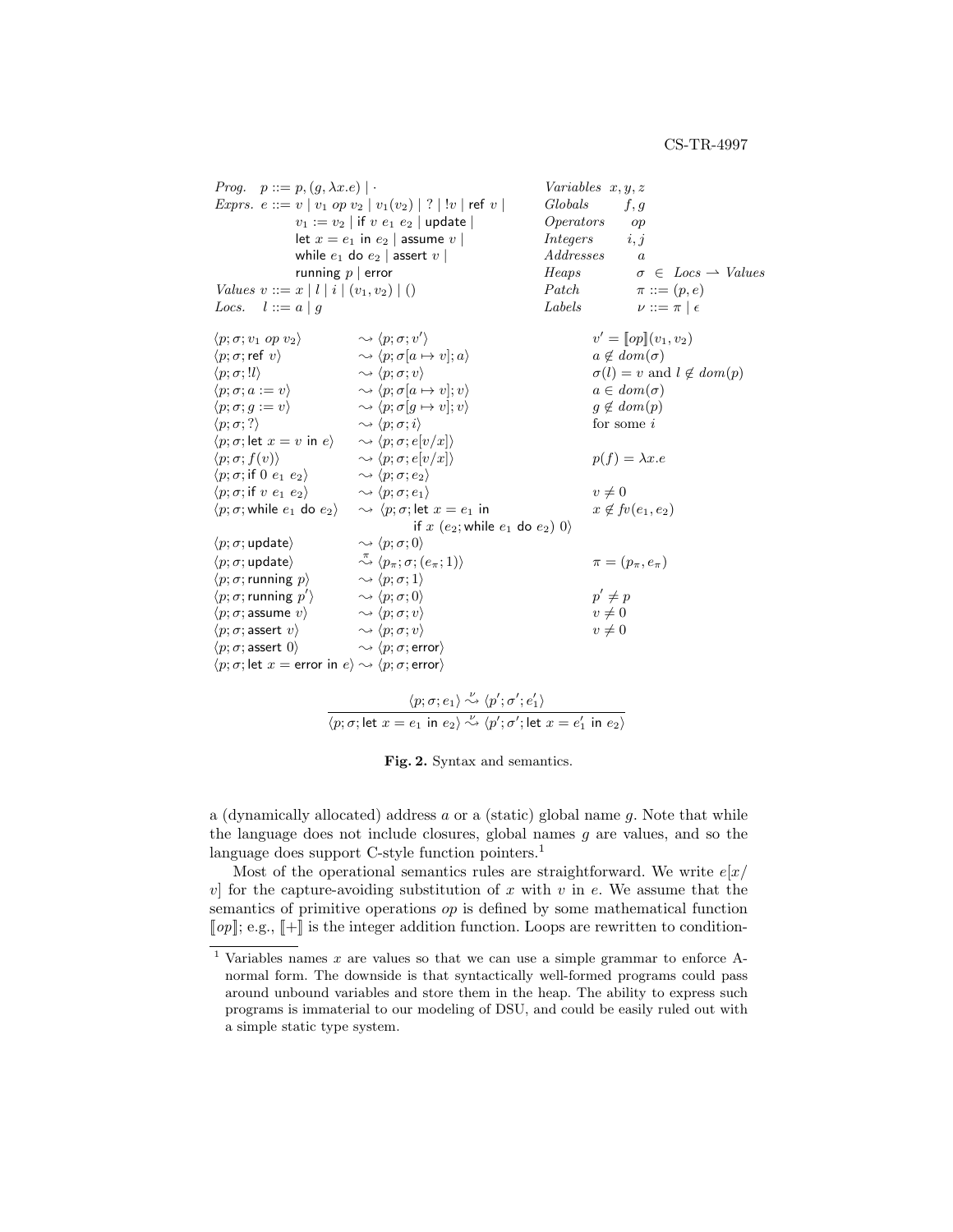als, where in both cases a non-zero guard is treated as true and zero is treated as false. Addresses a for dynamically allocated memory must be allocated prior to assigning to them, whereas a global variable  $q$  is created when it is first assigned to. This semantics allows state transformation functions, described below, to define new global variables that are accessible to an updated program.

The update command identifies a position in the program at which a dynamic update may take place. Semantically, update non-deterministically transitions either to 0, indicating that an update did not occur, or to 1 (eventually), indicating that a dynamic update was available and was applied.<sup>2</sup> In the case where an update occurs, the transition arrow is labeled with the patch  $\pi$ ; all other (unadorned) transitions implicitly have label  $\epsilon$ . A patch  $\pi$  is a pair  $(p_{\pi}, e_{\pi})$  consisting of the new program code (including unmodified functions)  $p_{\pi}$  and an expression  $e_{\pi}$  that transforms the current heap as necessary, e.g., to update an existing data structure or add a new one for compatibility with the new program  $p_{\pi}$ . In practice,  $e_{\pi}$  will be a call to a function defined in  $p_{\pi}$ . The transformer expression  $e_{\pi}$  is placed in redex position and is evaluated immediately; to avoid capture, non-global variables may not appear free in  $e_{\pi}$ . Notice that an update that changes function f has no effect on running instances of f since evaluation of their code began prior to the update taking place.

The placement of the update command has a strong influence on the semantics of updates. Placing update pervasively throughout the code essentially models asynchronous updates. Or, as prior work recommends [14, 1, 18, 11], we could insert update selectively, e.g., at the end of each request-handling function or within the request-handling loop, to make an update easier to reason about

The constructs running  $p$ , assume  $v$ , and assert  $v$  allow us to write specifications. The expression running  $p$  returns 1 if  $p$  is the program currently running and 0 otherwise; i.e., we encode a program version as the program text itself. (In Figure 1(c) the expression is updated is equivalent to running p where p is the new program version.) The expression assert  $v$  returns  $v$  if it is non-zero, and error otherwise, which by the rule for let propagates to the top level. Finally, the expression assume  $v$  returns  $v$  if  $v$  is non-zero, and otherwise is stuck.

#### 3.3 Program merging transformation

We now present our program merging transformation, which takes an old program configuration  $\langle p, \sigma, e \rangle$  and a patch  $\pi$  and yields a single merged program configuration, written  $\langle p, \sigma, e \rangle \triangleright \pi$ . We present the transformation formally and then prove that the merged program is equivalent to the original program with the patch applied dynamically. While we focus on merging a program with a single update, the merging strategy can be readily generalized to multiple updates (we sketch the generalization in Appendix B).

The definition of  $\langle p, \sigma, e \rangle \triangleright \pi$  is given in Figure 3(e). It makes use of functions  $\llbracket \cdot \rrbracket$  and  $\llbracket \cdot \rrbracket$ , defined in Figure 3(a)–(d). We present the interesting cases; the

 $2$  In practice, update would be implemented by having the run-time system check for an update and apply it if one is available [12].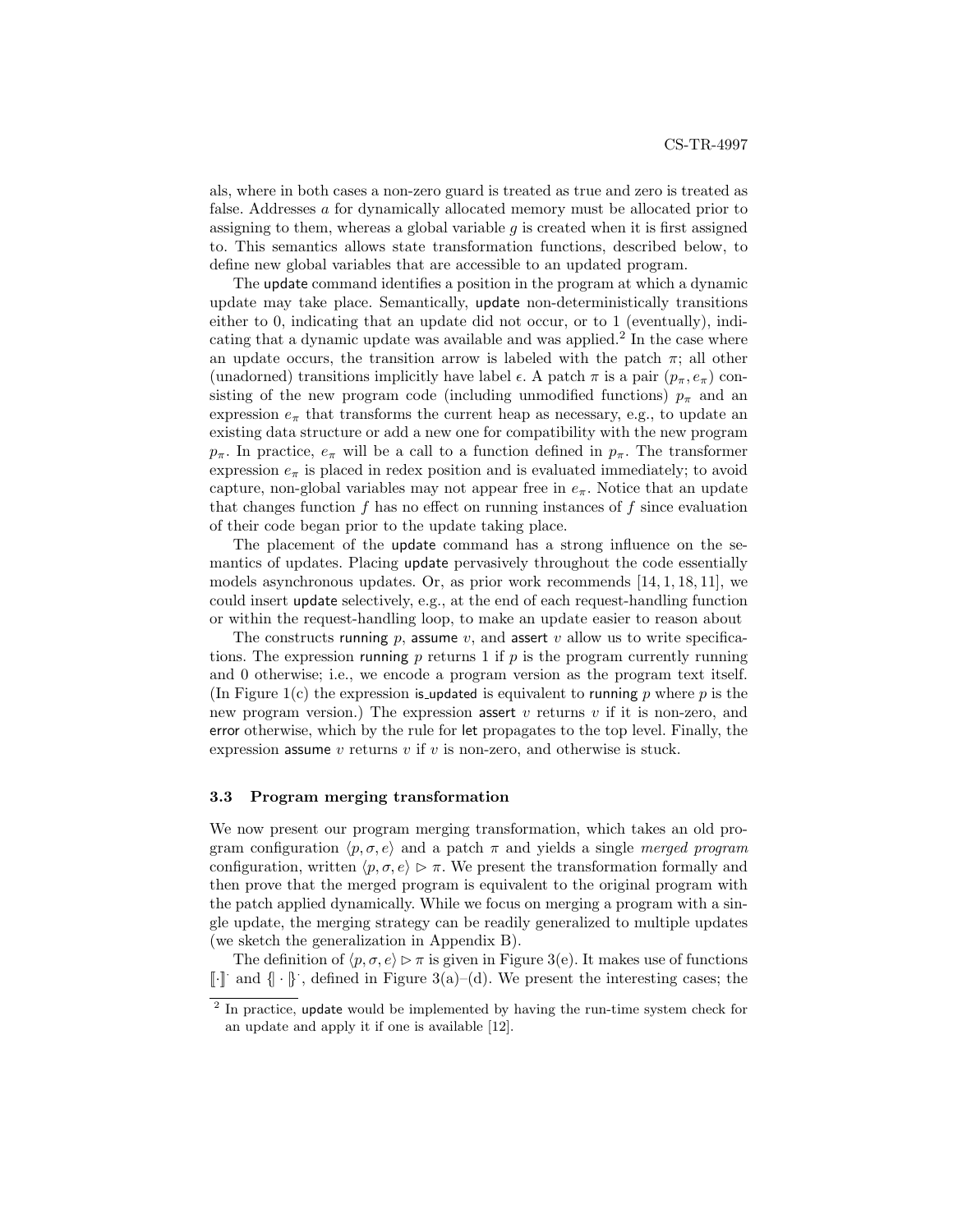| $[\![p', (g, \lambda y.e)]\!]^{p,\pi} \triangleq$                                                                                                     | $\{ [p', (g, \lambda y.e)] \}^p \triangleq$                                            |  |  |  |
|-------------------------------------------------------------------------------------------------------------------------------------------------------|----------------------------------------------------------------------------------------|--|--|--|
| $[ p']^{p,\pi}, (g, \lambda y. [e]^{p,\pi}),$                                                                                                         | $\{  p'  \}^p, (g', \lambda y. \{  e \}^p)$                                            |  |  |  |
| $(g_{ptr}, \lambda y.$ let $z = isupd()$ in if $z g'(y) g(y)$                                                                                         |                                                                                        |  |  |  |
|                                                                                                                                                       |                                                                                        |  |  |  |
| $\llbracket \cdot \rrbracket^{p,\pi} \triangleq (\cdot, (isupd, \lambda y. \text{let } z = !{uflag} \text{ in } z > 0))$                              | $\{\ \cdot\ ^p \triangleq \cdot\}$                                                     |  |  |  |
|                                                                                                                                                       |                                                                                        |  |  |  |
| (a) Old version programs                                                                                                                              | (b) New version programs                                                               |  |  |  |
| $[\![g]\!]^{p,\pi} \triangleq$                                                                                                                        | $\{g\}^p \triangleq$                                                                   |  |  |  |
|                                                                                                                                                       | $\begin{cases} g' & \text{if } p(g) = \lambda x.e \\ g & \text{otherwise} \end{cases}$ |  |  |  |
| $\begin{cases} g_{ptr} & \text{if } p(g) = \lambda x.e \\ g & \text{otherwise} \end{cases}$                                                           |                                                                                        |  |  |  |
| <b>Γ</b> unning $p''$ <sup><i>p</i></sup> , $(p_π,e_π)$ ≜                                                                                             | $\{$ running $p''\}^p \triangleq$                                                      |  |  |  |
| $\begin{cases} \text{let } z = isupd() \text{ in } z = 0 & \text{if } p = p'' \\ isupd() & \text{if } p_{\pi} = p'' \end{cases}$                      |                                                                                        |  |  |  |
|                                                                                                                                                       | $\begin{cases} 1 & \text{if } p = p'' \\ 0 & \text{otherwise} \end{cases}$             |  |  |  |
|                                                                                                                                                       |                                                                                        |  |  |  |
| otherwise<br>$\int \text{update}^{p,(p_{\pi},e_{\pi})} \triangleq$                                                                                    |                                                                                        |  |  |  |
|                                                                                                                                                       | $\{\vert \mathsf{update} \vert\}^p \triangleq 0$                                       |  |  |  |
| let $z = isupd()$ in                                                                                                                                  |                                                                                        |  |  |  |
| if $z \ 0 \ (u \nparallel a \nvert z := ?;$                                                                                                           |                                                                                        |  |  |  |
| let $z = isupd()$ in if $z({e}P^{r_{\pi}}; 1)$ 0)                                                                                                     |                                                                                        |  |  |  |
| (c) Old version expressions                                                                                                                           | (d) New version expressions                                                            |  |  |  |
| $\langle p; \sigma e \rangle \triangleright \pi \triangleq \langle \overline{p}, \overline{\sigma}   u \text{flag} \mapsto i  , \overline{e} \rangle$ |                                                                                        |  |  |  |
| where $(p_{\pi}, e_{\pi}) = \pi$ $\bar{p} = {p_{\pi}}^{p_{\pi}}, [p]^{p_{\pi}}$ $\bar{e} = [e]^{p_{\pi}}$                                             |                                                                                        |  |  |  |
| $\overline{\sigma} = \{l \mapsto [x]^{p,\pi} \mid \sigma(l) = v\}$<br>$i \leq 0$                                                                      |                                                                                        |  |  |  |
| (e) Merging a configuration and a patch                                                                                                               |                                                                                        |  |  |  |

Fig. 3. Merging transformation (partial).

remaining cases are translated structurally in the natural way. For simplicity, the transformation assumes the updated program  $p_{\pi}$  does not delete any functions in p. Deletion of function f can be modeled by a new version of f with the same signature as the original and the body assert(0).

The merging transformation renames each new-version function from  $g$  to  $g'$ , and changes all new-version code to call  $g'$  instead of  $g$  (the first rewrite rules in Figure 3(b) and (d), respectively). For each old-version function  $g$ , it generates a new function  $g_{ptr}$  whose body conditionally calls the old or new version of g, depending on whether an update has occurred (Figure  $3(a)$ ). The transformation introduces a global variable uflag (Figure 3(e)) and a function *isupd* to keep track of whether the update has taken place (bottom of Figure 3(a)). All calls to g in the old version are rewritten to call  $g_{ptr}$  instead (top of Figure 3(c)).

The transformation rewrites occurrences of update in old-version code into expressions that check whether *uflag* is positive (bottom of Figure 3(c)). If it is, then the update has already taken place, so there is nothing to do. Otherwise, the transformation sets  $u\beta a g$  to ?, which simulates a non-deterministic choice of whether to apply the update. If uflag now has a positive value, the update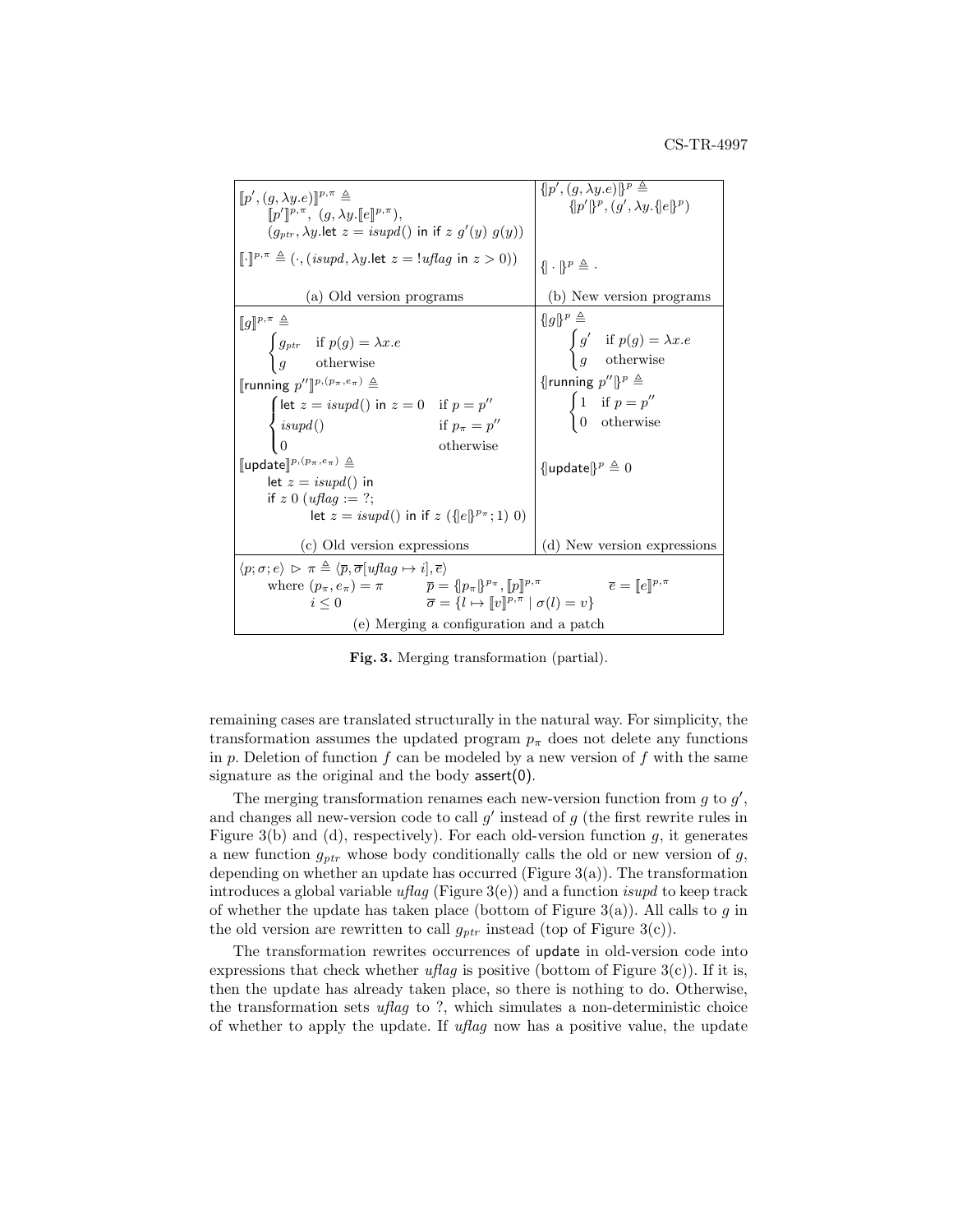path was chosen, so the transformation executes the developer-provided state transformation e, which must also be transformed according to  $\{\cdot\}$  to properly reference functions in the new program. While this transformation results in multiple occurrences of the expression  $e$ , in practice  $e$  is a call to a state transformation function defined in the new version and so does not significantly increase code size.

Version tests running  $p$  are translated into calls to *isupd* in the old version, and to appropriate constants in the new code (since we know the update has occurred if new code is running).

#### 3.4 Equivalence

We can now prove that an update to an old-program configuration is correct if and only if the result of merging that configuration and the update is correct. This result lets us use stock verification tools to check properties of dynamic updates using the merged program, which simulates updating, instead of having to develop new tools or extend existing ones.

We say that a program and a sequence of updates are correct if evaluation never reaches error (i.e., if there are no assertion failures). More formally:

**Definition 1 (Correctness)** A configuration  $\langle p; \sigma; e \rangle$  and an update  $\pi$  are correct, written  $\models \langle p; \sigma, e \rangle$ ,  $\pi$ , if and only if for all  $p', \sigma', e'$  it is the case that  $\langle p; \sigma; e \rangle \stackrel{\pi}{\leadsto}^* \langle p'; \sigma'; e' \rangle$  implies e' is not error.

The expression  $e$  at startup could be a call to an entry-point function (i.e., main). A correct program need not apply  $\pi$ , though no other update may occur. When no update is permitted we write  $\models \langle p; \sigma; e \rangle$ .

**Theorem 1 (Equivalence)** For all  $p, \sigma, e, \pi$  such that  $dom(p_\pi) \supseteq dom(p)$  we have that  $\models \langle p; \sigma, e \rangle$ ,  $\pi$  if and only if  $\models (\langle p, \sigma, e \rangle \triangleright \pi)$ .

The proof is by bisimulation and is given in Appendix C along with proof sketches of key supporting lemmas.

Observe that type errors result in stuck programs, e.g., !1 does not reduce, while the above theorem speaks only about reductions to error. We have chosen not to consider type safety in the formal system to keep things simple; adding types, we could appeal to standard techniques [22–24, 7]. Our implementation catches type errors that could arise due to a dynamic update by transforming them into assertion violations. In particular, we rename functions and global variables whose type has changed prior to merging, essentially modeling the change as a deletion of one variable and the addition of another. Deleted functions are modeled as mentioned above, and deleted global variables are essentially assigned the error expression. Thus, any old code that accesses a stale definition post-update (including one with a changed type) fails with an assertion violation.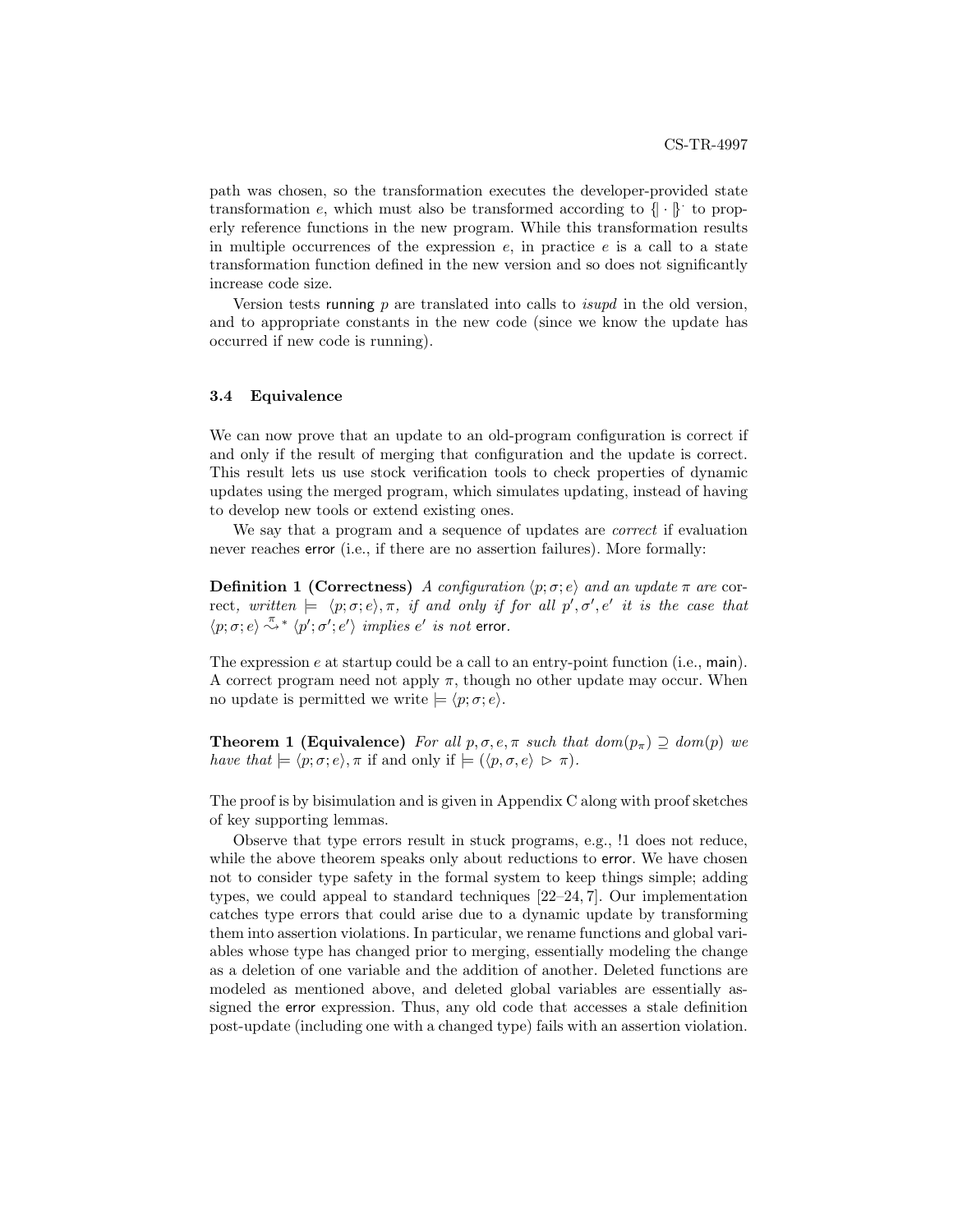# 4 Experiments

To evaluate our approach, we have implemented the merging transformation for C programs, with the additional work to handle C being largely routine. We merged several programs and dynamic updates and then checked the merged programs against a range of CO-specs. We analyzed the merged programs using two different tools: the symbolic executor Otter, developed by Ma et al. [21], and the verification tool Thor, developed by Magill et al. [17]. The tools represent a tradeoff: Otter is easier to use and more scalable but provides incomplete assurance, while Thor can guarantee correctness but is less scalable and requires more manual effort. Overall, both tools proved useful. Otter successfully checked all the COs-specs we tried, generally in less than one minute. Thor was able to fully verify several updates, though running times were longer. Both tools found bugs in updates, including mistakes we introduced inadvertently. On average, verification of merged code took four times longer than verification of a single version. Since our approach is independent of the verification tool used, its performance and effectiveness will improve as advances are made in verification technology.

#### 4.1 Programs

We ran Otter and Thor on updates to three target programs. The first two are small, synthetic examples: a multiset server, which maintains a multiset of integer values, and a key-value store. For each program, we also developed a number of updates inspired by common program changes such as memory and performance optimizations and semantic changes observed in real-world systems such as Cassandra [5]. The third program we considered is Redis [20], a widely used open-source key-value server. At roughly 12k lines of C code, Redis is significantly larger that our synthetic examples, and is currently not tractable for Thor. We developed six dynamic patches for Redis that update between each pair of consecutive versions from 1.3.6 through 1.3.12, and we also wrote a set of CO-specs that describe basic correctness properties of the updates.

As we mention in Section 2, we join each CO-spec with the server code and have the main function invoke the CO-spec after it initializes server data structures. The new-version source code includes the state transformation code, which is identified by a distinguished function name recognized by the merger.

Synthetic Examples. Figure 4 lists the synthetic benchmarks we constructed for our multiset and key-value store programs. Each grouping of rows shows a dynamic update and a list of CO-specs we wrote for that update. The multiset program has routines to add and delete elements and to test membership. The updates both change to a set semantics, where duplicate elements are disallowed. The first (correct) state transformer removes all duplicates from a linked list that maintains the current multiset. The second update has a broken state transformer that fails to remove duplicates.

The key-value store program also implements its store with a linked list. The updates are inspired by code changes we have seen in practice and include a bug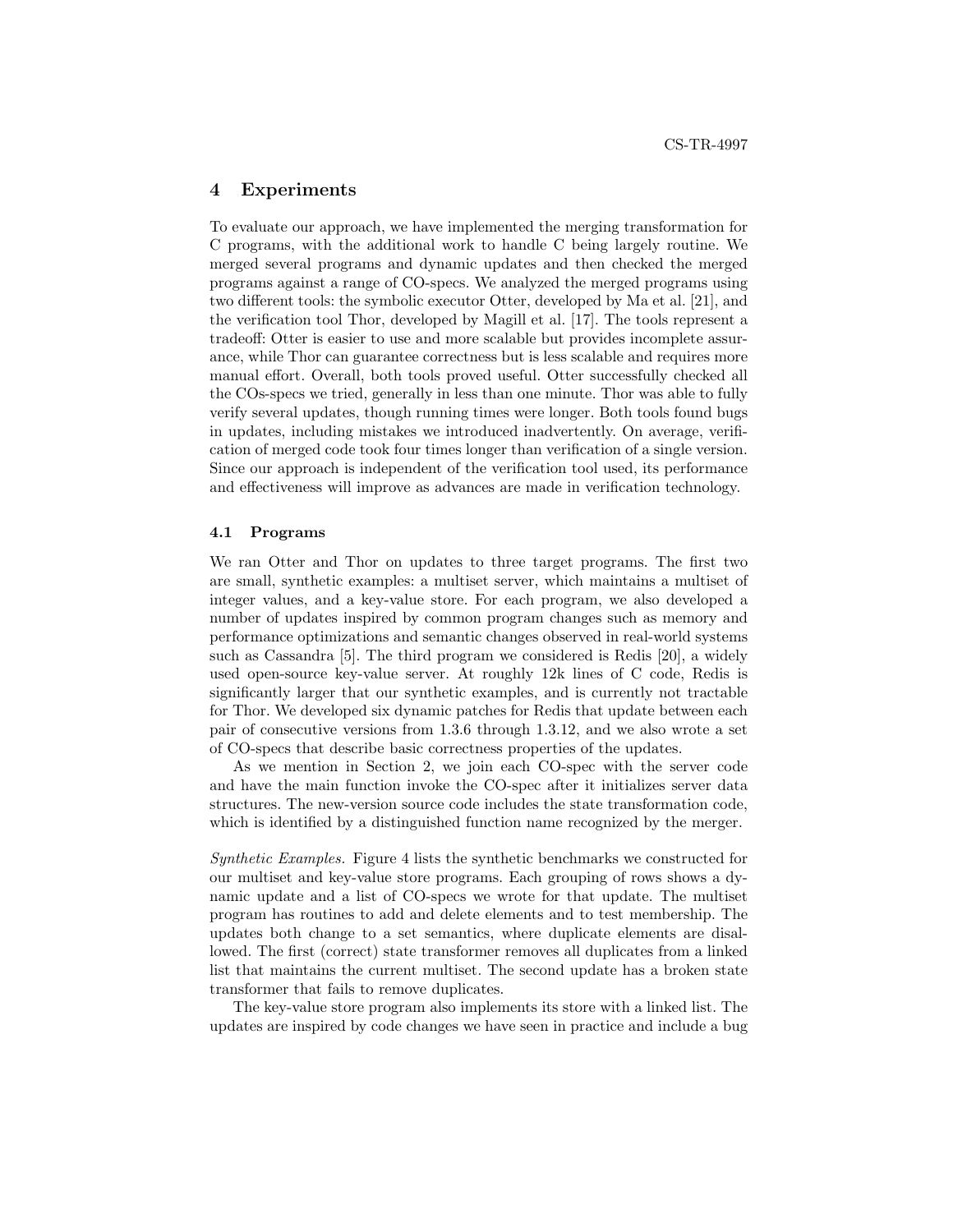| $Program - change$                                  |        | Thor time (s) |                          |      |            | Otter time (s)   |
|-----------------------------------------------------|--------|---------------|--------------------------|------|------------|------------------|
| $CO$ -specs                                         | old    | new           | mrg                      |      | old new    | mrg              |
| Multiset – disallow duplicates (correct)            |        |               |                          |      |            |                  |
| $\mu$ mem-mem <sup>b</sup>                          | 90.11  |               | 121.27 1003.22 6.29 9.72 |      |            | 49.37            |
| $\mathrm{add}\textrm{-}\mathrm{mem}^{b}$            | 64.17  | 89.71         | 537.01                   |      | 3.26 10.48 | 50.84            |
| $add-add-del-setg$                                  |        |               |                          |      |            | 4.04             |
| Multiset - disallow duplicates (broken)             |        |               |                          |      |            |                  |
| $\mathrm{mem\text{-}mem}^b$                         | 25.33  | 57.78         | 133.68                   | 6.28 | 9.77       | 42.5             |
| $\alpha$ dd-mem $^b$                                | 15.68  | 33.50         | 80.07                    |      | 3.25 9.94  | 33.53            |
| $add-add-del-set-failsg$                            |        |               | 122.71                   |      |            | 5.49             |
| Key-value store – bug fix                           |        |               |                          |      |            |                  |
| $\mathbf{put}\text{-}\mathbf{get}^b$                | 27.01  | 26.13         | 41.62                    |      | 3.28 2.54  | 18.42            |
| $new-def-shadows^g$                                 |        |               |                          |      |            | 4.19             |
| $\frac{1}{2}$ new-def-shadows-bc-fails <sup>b</sup> | 38.97  | 41.52         | 117.56                   |      | 3.88 2.06  | 19.03            |
| Key-value store $-$ added namespaces                |        |               |                          |      |            |                  |
| $\left  \text{new-def-shadows-post} \right ^p$      |        |               |                          |      | 1.02       | 2.99             |
| $put\text{-}get^p$                                  |        |               |                          |      |            | 18.32 228.69     |
| $new-def-shadows-confc$                             |        |               |                          | 1.19 | 1.93       | 7.53             |
| $put\text{-}get\text{-}conf^c$                      |        |               |                          | 4.23 | 7.09       | 61.41            |
| Key-value store – <i>optimization</i> (broken)      |        |               |                          |      |            |                  |
| $\mathbf{put}\text{-get-back}^b$                    | 42.133 |               |                          |      |            | 2.08 11.01 56.44 |
| $\mathbf{new}\text{-def-shadows-back}^b$            | 15.344 |               |                          |      |            | 2.14 11.33 56.03 |
| Key-value store – $optimization$ (correct)          |        |               |                          |      |            |                  |
| $\mathbf{put}\text{-get-back}^b$                    | 41.87  |               |                          |      |            | 2.07 10.87 69.31 |
| $new-def-shadows-back^b$                            | 15.72  |               |                          |      |            | 2.14 10.96 68.95 |
| h bookward compatible n post undate a conformable   |        |               |                          |      | a conoral  |                  |

backward compatible  $p -$  post update  $c -$  conformable  $q -$  general A dash indicates that the example could not be verified.

### Fig. 4. Synthetic examples.

fix (bindings could not be overwritten), a feature addition (adding namespaces), and an optimization (removing overwritten bindings), where for this last update the state transformer was broken at first.

The properties span all the categories of CO-specs that we outlined in Section 2. Backward compatible specs, such as add-mem, check core functionality that does not change between versions (add actually adds elements, delete removes elements, etc.). Post-update and general CO-specs are used to check that functionality does change, but only in expected ways. For example, new-defshadows in the  $bug$ -fix update checks that, following the update, new key-value bindings properly overwrite old bindings (which was not true in the old version).

We wrote specifications to be as general as possible. For example, add-mem, on the second line of the table in Figure 4, checks that after an element is added, it is reported as present after an arbitrary sequence of function calls that does not include delete(). The code for our synthetic examples and their associated CO-specs is available on-line.<sup>3</sup>

<sup>3</sup> http://www.cs.umd.edu/projects/PL/dsu/data/dsumerge-examples.tar.gz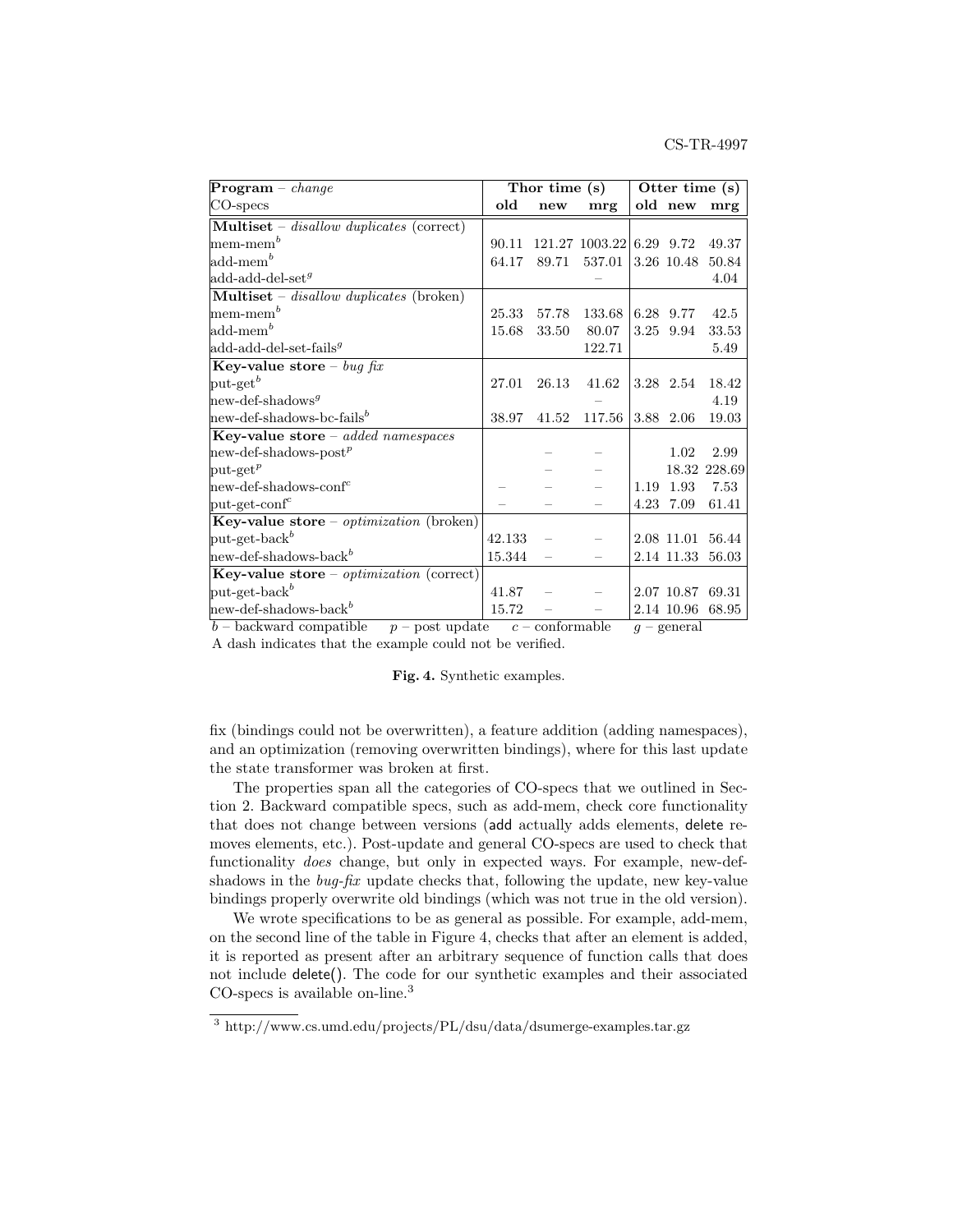Redis. Figure 5 lists the updates and CO-specs for Redis. Four of the six updates required writing state transformers, often just to initialize added fields but sometimes to perform more complex transformation, e.g., the update to 1.3.9 required some reorganization of data structures storing the main database.

We found that across these updates, there were four different kinds of behavioral changes, each of which suggested a certain strategy for developing CO-specs; we employed CO-specs in each of the classes described in Section 2:

- $-$  Unmodified behavior: We adapted two CO-specs from our synthetic key-value store example (Figure 4), put-get and new-def-shadows, to check correct behavior of Redis' SET and GET operations over string values. As these CO-specs concern behavior that all versions of Redis should exhibit, we applied them as backward compatible CO-specs.
- New operations: The HASHINCRBY operation, which adds to the numeric value stored for a hash key, first appeared in version 1.3.8. We check the operation's correctness using a post-update CO-spec, hashincrby. The HASH-INCRBY operation is supported by all later versions, and so we also developed a backward compatible hashincrby CO-spec for subsequent updates.
- Modified semantics: Before Redis version 1.3.8, a set whose last element was removed would remain in the database. We use the backward compatible COspec *empty-set-exists* to check this property against the patch to 1.3.7. Then for the patch to 1.3.8, which causes the server to remove a set when it becomes empty, we use a general CO-spec *empty-set-notexists* to ensure that sets are removed if they become empty after the update. Subsequent versions preserve this behavior, which we specify using a backward compatible CO-spec.
- Conformable changes: Redis's ZINTER operation, which computes the intersection of two sorted sets, was renamed to ZINTERSTORE in version 1.3.12. We use a conformable CO-spec, *zinter*, to specify correct behavior regardless of when an update occurs.

To make symbolic execution tractable for Redis, we had to bound the nondeterminism in our CO-specs, e.g., by limiting "arbitrary behavior" to a single operation, non-deterministically chosen from a subset of commands that relate to the specified property (rather than from the full set of Redis operations).

### 4.2 Effectiveness

In most cases, checking CO-specs validated the correctness of our dynamic patches. In some cases the checking found bugs. For example, in the state transformer for the multiset-to-set update, we inadvertently introduced a possible null pointer dereference when freeing duplicates. Verification with Thor discovered this problem. For Redis, we experimented with omitting state transformation code or using code with a simple mistake in it. In all cases, checking our specifications with Otter uncovered the mistakes.

Figures 4 and 5 show the running times for each of the update/CO-spec/tool combinations, listed under the mrg heading. As a baseline, we also list the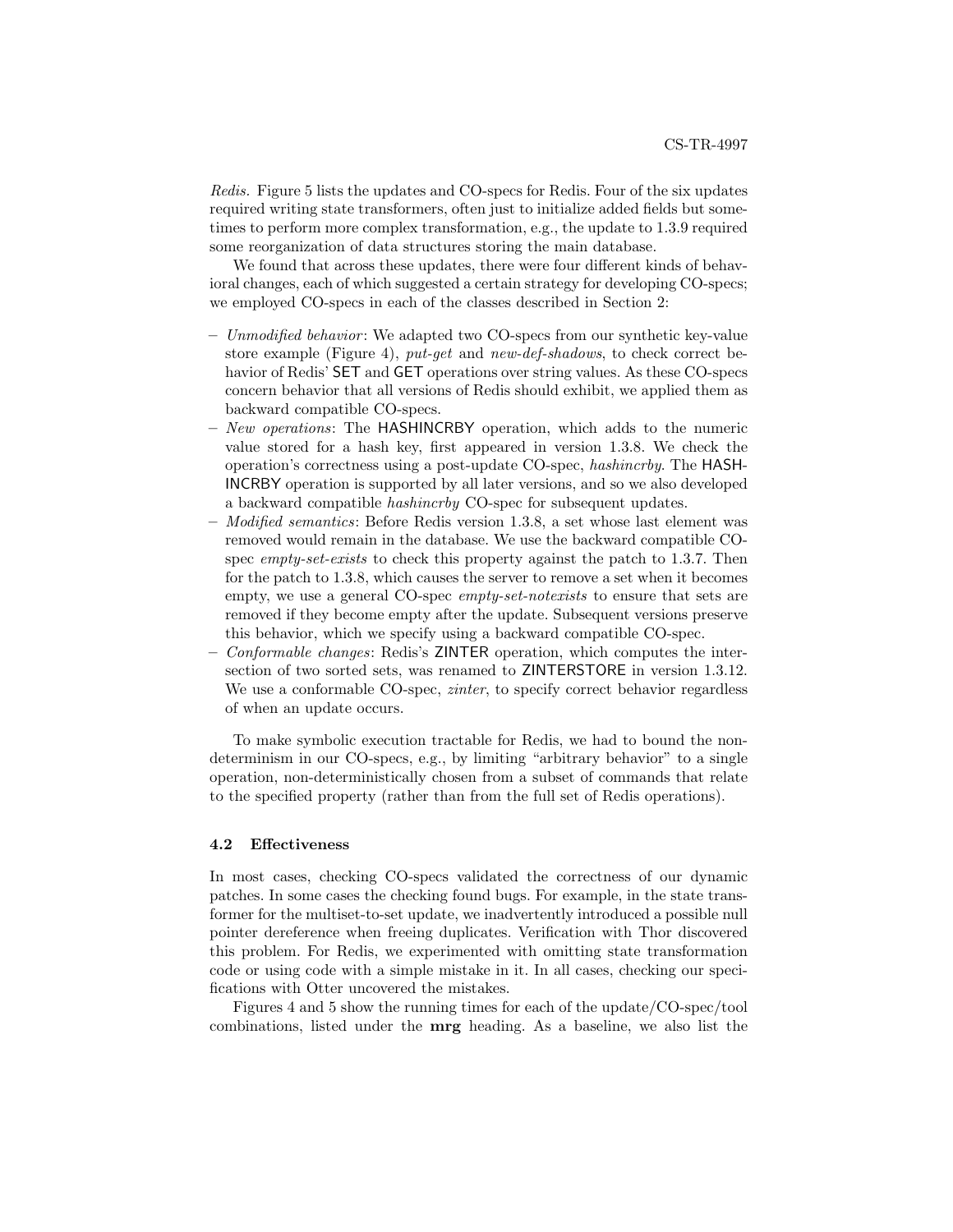|                                                                                                                                             |      | Otter time (s) |       |                                                            |             |             | Otter time $(s)$   |
|---------------------------------------------------------------------------------------------------------------------------------------------|------|----------------|-------|------------------------------------------------------------|-------------|-------------|--------------------|
| Specification                                                                                                                               |      | old new        | mrg   | Specification                                              |             | old new     | mrg                |
| $\begin{array}{l} \mathbf{L} \\ \mathbf{\dot{q}} \\ -\mathbf{new}{\text{-}}\mathrm{dev}{\text{-}}\mathrm{def}\text{-}shadows^b \end{array}$ |      | 9.76 9.52      | 24.99 | $\Box$ put-get <sup>b</sup>                                |             | 9.22 10.05  | 27.37              |
|                                                                                                                                             | 2.19 | 2.19           | 3.97  | $\dot{\mathbf{c}}$ new-def-shadows <sup>b</sup>            |             | 2.70 2.69   | 4.79               |
| $ $ empty-set-exists <sup>b</sup>                                                                                                           | 9.95 | 9.92           | 29.15 | $\vec{\mathbf{z}}$ hashincrby <sup>b</sup>                 |             | 14.86 15.26 | 46.74              |
| $\mathbf{E}[\mathbf{w}]\text{put-get}^b$                                                                                                    | 9.20 | 9.58           | 28.53 | empty-set-notexists <sup>b</sup> 11.14 11.36               |             |             | 35.01              |
|                                                                                                                                             | 2.17 | 2.27           | 4.14  | $\mathbb{H}$ put-get <sup>b</sup>                          |             | 9.85 10.04  | 50.73              |
| $\vec{\mathbf{z}}$ hashincrby <sup><i>p</i></sup>                                                                                           |      | 3.02           | 14.81 | $\vec{a}$ new-def-shadows <sup>b</sup>                     |             | 2.69 2.77   | 6.30               |
| $\mathrm{empty}\text{-set-notexists}^g$                                                                                                     |      |                | 27.58 | $\div$ hashincrby <sup>b</sup>                             | 15.19 15.51 |             | 77.80              |
| $\vert_{\mathbf{D}}^* \vert \text{put-} \overline{\text{get}^b}$                                                                            | 9.14 | 9.31           | 48.08 | $\frac{1}{2}$ empty-set-notexists <sup>b</sup> 11.33 11.57 |             |             | 72.40              |
| $\ddot{\bullet}$ new-def-shadows <sup>b</sup> 2.27 2.66                                                                                     |      |                | 5.46  | $\vert \text{put-get}^b \vert$                             | 10.32       | 9.72        | 49.23              |
| $\frac{1}{6}$   hashincrby <sup>b</sup> 14.23 14.83                                                                                         |      |                | 77.14 | $\mathbb{R}$ new-def-shadows <sup>b</sup>                  |             | 2.85 2.92   | 6.27               |
| $ $ empty-set-notexists <sup>b</sup> 10.56 11.13                                                                                            |      |                | 62.88 | $\Omega$ hashincrby <sup>b</sup> 15.20 14.79               |             |             | 77.27              |
| $\boxed{b - \text{backward compatible}}$ $p - \text{post update}$                                                                           |      |                |       | $\mathcal{F}$ empty-set-notexists <sup>b</sup> 11.58 11.67 |             |             | 72.16              |
| $c$ – conformable $g$ – general $*$ – xform                                                                                                 |      |                |       | zinter <sup>c</sup>                                        |             |             | 60.30 59.73 294.05 |

Fig. 5. Otter checking times for Redis

running times for the backward-compatible specifications on both individual program versions, and for post-update specifications on the new version—this lets us compare the relative slowdown incurred by reasoning about updates.

Otter. We performed experiments with Otter on a machine with a dual-core Pentium-D 3.6GHz processor and 2GB of memory. The running times range from seconds to a few minutes, depending on the complexity of the specification and the program. For example, the CO-specs for the multiset-to-set example were expensive to symbolically execute because each set insertion checks for duplicates, which induces many branches when symbolic values are involved.

We also see that, across the synthetic examples and Redis, it takes four times longer to analyze merged programs versus individual versions on average, and 6.4 times longer in the worst case. We investigated the source of the slowdown, and found it was due to the extra time required to model update points and state transformers, which is fundamental to verifying updating programs, rather than an artifact of our merging strategy. In particular, Otter runs on the merged versions, so it must explore additional program paths to model each possible update timing; on average, CO-specs reached 3.7 update points during execution and, loosely speaking, each update point could induce another full exploration through the set of non-updating program paths. State transformation is also executed following updates, so the expense of symbolically executing the transformer is multiplied by the number of times an update point is reached. Nevertheless, despite this slowdown, total checking time was rarely an impediment to checking useful properties.

Thor. We ran Thor on a 2.8GHz Intel Core 2 Duo with 4GB of memory. The average slowdown was 3.9 times, and ranged from 1.5 times to 8.3 times. Much of the slowdown derived from per-update-point analysis of the state transformation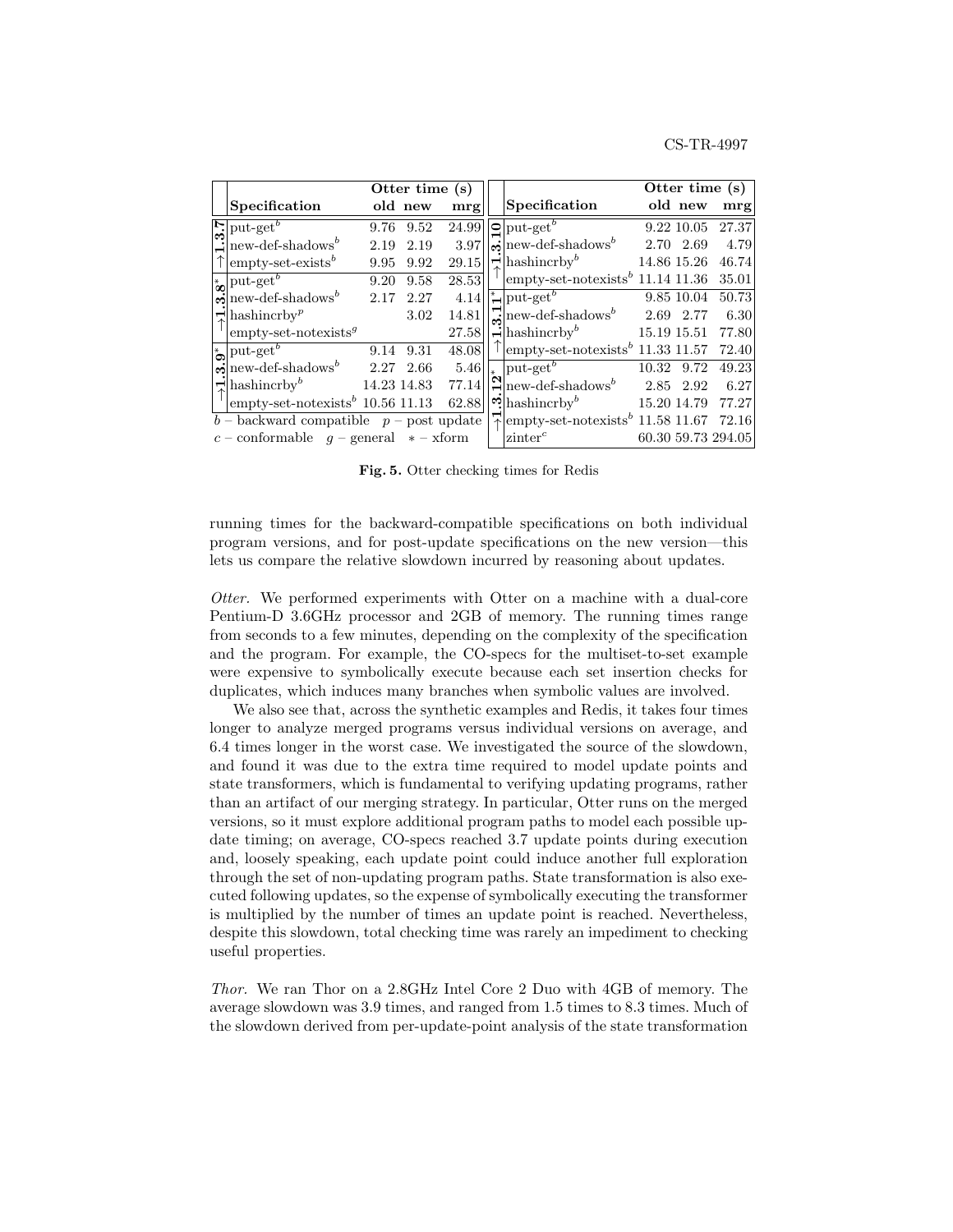function; tools that compute procedure summaries or otherwise support modular verification would likely do better. Thor could not verify all our examples, owing to complex state transformation code and CO-specs that specify very precise properties. For example, for the multiset-to-set example, Thor was able to prove that the state transformer preserves list membership (used to verify mem-mem), but not that it leaves at most one copy of any element in the list (needed for  $add\text{-}add\text{-}del\text{-}set)$ .

The CO-specs we considered lie at the boundary of what is possible for current verification technology. To verify all our examples requires a robust treatment of pointer manipulation, integer arithmetic, and reasoning about collections. We are not aware of any tools that currently offer such a combination. However, we hope that the demonstrated utility of such specifications will help inspire further research in this area.

# 5 Related work

This paper presents the first approach for automatically verifying the correctness of dynamic software updates. As mentioned in the introduction, prior automated analyses focus on safety properties like type safety [22], rather than correctness. As described in Section 2, our notion of client-oriented specifications captures and extends prior notions of update correctness.

Our verification methodology generalizes our prior work [10, 11] on systematically testing dynamic software updates. Given tests that pass for both the old and new versions, the tool tests every possible updating execution. This approach only supported backward-compatible properties and does not extend to general properties (e.g., with non-deterministically chosen operations or values).

The merging transformation proposed in this paper was inspired by KISS [19], a tool that transforms multi-threaded programs into single-threaded programs that fix the timing of context switches. This allows them to be analyzed by non– thread-aware tools, just as our merging transformation makes dynamic patches palatable to analysis tools that are not DSU-aware.

An alternative technique for verifying dynamic updates, explored by Charlton et al. [6], uses a Hoare logic to prove that programs and updates satisfy their specifications, expressed as pre/post-conditions. We find CO-specs preferable to pre/post-conditions because they require less manual effort to verify, and because they naturally express rich properties that span multiple server commands.

# 6 Summary

We have presented the first system for automatically verifying dynamic-softwareupdate (DSU) correctness. We introduced client-oriented specifications as a way to specify update correctness and identified three common, easy-to-construct classes of DSU CO-specs. To permit verification using non-DSU-aware tools, we developed a technique where the old and new versions are *merged* into a single program and proved that it correctly models dynamic updates. We implemented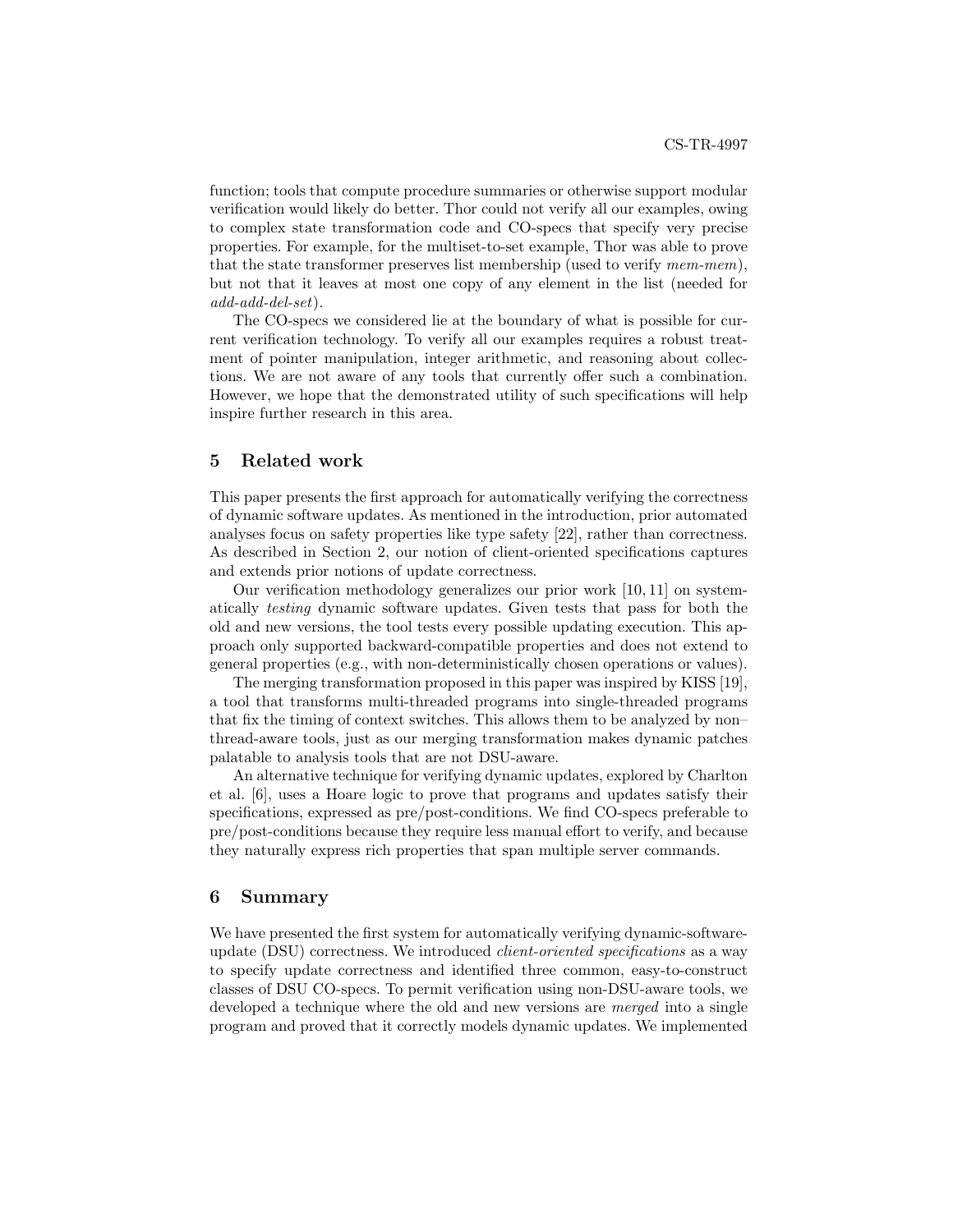merging for C and found that it enabled the analysis tool, Thor, to fully verify several CO-specs for small updates, and the symbolic executor, Otter, to check and find errors in dynamic patches to Redis, a widely-used server program.

Acknowledgements. We thank Elnatan Reisner, Matthew Parkinson, Nishant Sinha, and the anonymous reviewers for helpful comments on drafts of this paper. This research was supported by the partnership between UMIACS and the Laboratory for Telecommunications Sciences, by ONR grant N00014-09-1-0652, and NSF grants CCF-0910530, CCF-0915978 and CNS-1111698. Any opinions, findings, and recommendations are those of the authors and do not necessarily reflect the views of the ONR or NSF.

# References

- 1. S. Ajmani, B. Liskov, and L. Shrira. Modular software upgrades for distributed systems. In ECOOP, July 2006.
- 2. J. Armstrong, R. Virding, C. Wikstrom, and M. Williams. Concurrent programming in ERLANG (2nd ed.). Prentice Hall International Ltd., 1996.
- 3. T. Bloom and M. Day. Reconfiguration and module replacement in Argus: theory and practice. Software Engineering Journal, 8(2):102–108, March 1993.
- 4. G. Bracha. Objects as software services. http://bracha.org/objectsAsSoftwareServices.pdf, Aug. 2006.
- 5. Cassandra API overview. http://wiki.apache.org/cassandra/API.
- 6. N. Charlton, B. Horsfall, and B. Reus. Formal reasoning about runtime code update. In HOTSWUP, 2011.
- 7. D. Duggan. Type-based hot swapping of running modules. In ICFP, 2001.
- 8. C. Flanagan, A. Sabry, B. F. Duba, and M. Felleisen. The essence of compiling with continuations. In PLDI, 1993.
- 9. D. Gupta, P. Jalote, and G. Barua. A formal framework for on-line software version change. IEEE TSE, 22(2), 1996.
- 10. C. M. Hayden, E. A. Hardisty, M. Hicks, and J. S. Foster. Efficient Systematic Testing for Dynamically Updatable Software. In HOTSWUP, 2009.
- 11. C. M. Hayden, E. K. Smith, E. A. Hardisty, M. Hicks, and J. S. Foster. Evaluating dynamic software update safety using systematic testing, Mar. 2011.
- 12. M. Hicks and S. Nettles. Dynamic software updating. ACM TOPLAS, 27(6), 2005.
- 13. The K42 Project. http://www.research.ibm.com/K42/.
- 14. J. Kramer and J. Magee. The evolving philosophers problem: Dynamic change management. *IEEE TSE*, 16(11), 1990.
- 15. Never reboot Linux for Linux security updates : Ksplice. http://www.ksplice.com.
- 16. S. Magill, M.-H. Tsai, P. Lee, and Y.-K. Tsay. THOR: A tool for reasoning about shape and arithmetic. In CAV, LNCS 5123, pages 428–432. Springer, 2008.
- 17. S. Magill, M.-H. Tsai, P. Lee, and Y.-K. Tsay. Automatic numeric abstractions for heap-manipulating programs. In POPL, 2010.
- 18. I. Neamtiu, M. Hicks, G. Stoyle, and M. Oriol. Practical dynamic software updating for C. In PLDI, 2006.
- 19. S. Qadeer and D. Wu. KISS: Leep it simple and sequential. In PLDI, 2004.
- 20. The Redis project. http://code.google.com/p/redis/.
- 21. E. Reisner, C. Song, K.-K. Ma, J. S. Foster, and A. Porter. Using symbolic evaluation to understand behavior in configurable software systems. In ICSE, 2010.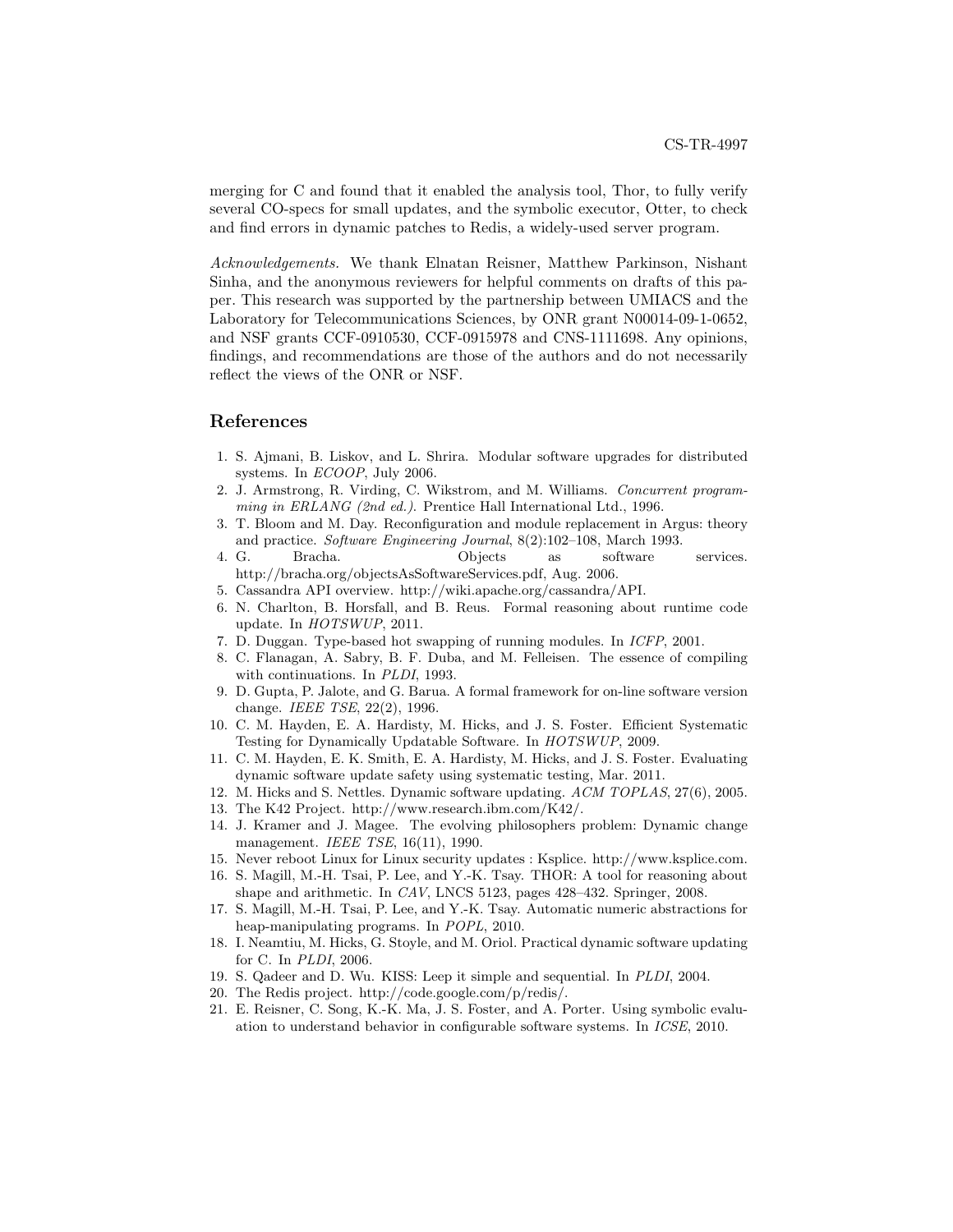- 22. G. Stoyle, M. Hicks, G. Bierman, P. Sewell, and I. Neamtiu. Mutatis Mutandis: Safe and flexible dynamic software updating. ACM TOPLAS, 29(4), 2007.
- 23. S. Subramanian, M. Hicks, and K. S. McKinley. Dynamic software updates for Java: A VM-centric approach. In PLDI, 2009.
- 24. C. Walton. Abstract Machines for Dynamic Computation. PhD thesis, University of Edinburgh, 2001. ECS-LFCS-01-425.

# A Client-oriented update specifications

In Section 2 We introduced three categories of CO-spec for verifying dynamic updates: backward compatible specifications, post-update specifications, and conformable specifications. In this section we discuss the specification categories in more detail and show how they can be constructed mechanically given COspecs that apply to either the old or new program version. As such, we believe that verifying a dynamic patch should add little work beyond the work already needed to verify the old and new program versions in isolation.

### A.1 Backward compatible CO-specs

Most programs satisfy many of the same properties before and after a dynamic update—e.g., most of a server's behavior that the client observes is often unchanged between versions. For instance, Hayden et al. observed that OpenSSH's test suite only grew between versions—all of the old tests continued to hold as time went on [11]. This makes intuitive sense: many updates simply add new features, leaving the old features (and properties about them) unchanged, or refactor the program to improve non-functional aspects such as performance.

A backward-compatible CO-spec  $\phi$  is one that holds for both the old and new versions independently. Such CO-specs are immediately usable. For example, the CO-spec in Figure 1(b) might apply to the old and new program version, and thus it immediately applies to an updating execution; assuming the update could take place during calls to get or set, we would verify that the update does not drop mappings from the store.

#### A.2 Post-update CO-specs

Another common category of properties consists of those that apply to the new version but not the old version. An example was given in Figure  $1(c)$ : after dropping line assume on line 23, we could apply this CO-spec directly to the new version, to verify the behavior of a newly added delete command. By adding this line, we are able to verify executions in which arbitrary operations are performed by the old version, but delete is not tested until after the update takes place.

Given a new-version CO-spec  $\phi$ , we can mechanically transform it into a *post*update CO-spec  $\phi'$ , as follows. We can prefix  $\phi$  with an arbitrary sequence of calls into the old program version, ending with the assumption assume (running  $p_1$ ) to ensure the new version  $p_1$  is running when  $\phi$  is checked. Figure 6(a) formally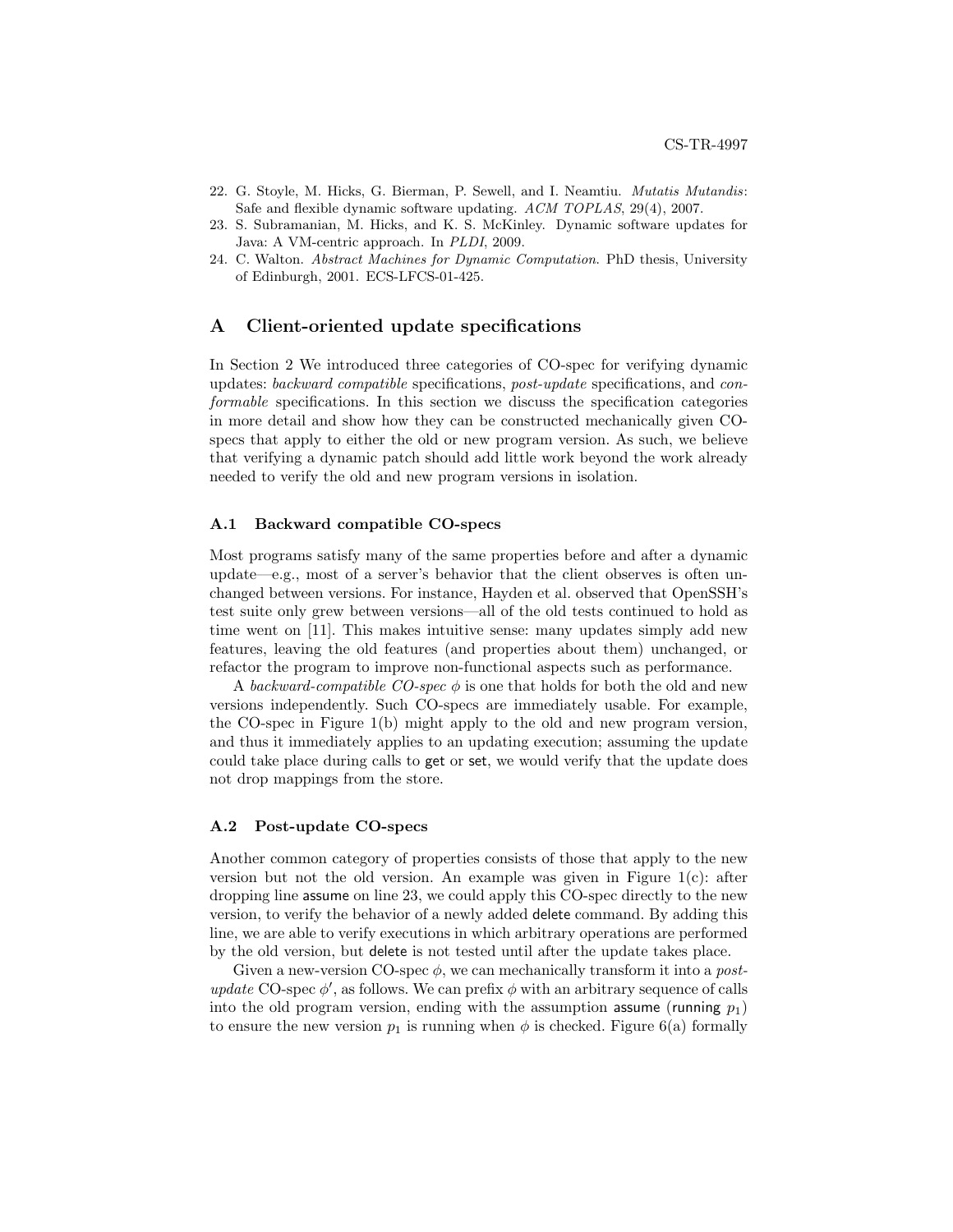| $\mathcal{P}[\![\phi]\!] =$ | while ? do                                      |
|-----------------------------|-------------------------------------------------|
|                             | assume (running $p_0$ );                        |
|                             | if ? then $f_0(?)$ else if ? then $f_1(?)$ else |
|                             |                                                 |
|                             | assume (running $p_1$ );                        |
|                             |                                                 |

(a) Post-update function  $\mathcal{P}[\![\cdot]\!]$ 

| $\mathcal{C}[[f(v)]]$                                                                  | = if (running $p_0$ ) then $\mathcal{F}[[f(v)]]$ else $f(v)$ |                                       |  |  |  |
|----------------------------------------------------------------------------------------|--------------------------------------------------------------|---------------------------------------|--|--|--|
|                                                                                        |                                                              | if $\mathcal{F}[[f(v)]]$ defined      |  |  |  |
| $\mathcal{C}[[f(v)]]$                                                                  | = assume (running $p_1$ ); $f(v)$                            |                                       |  |  |  |
|                                                                                        |                                                              | if $\mathcal{F} \  f(v) \ $ undefined |  |  |  |
| $\mathcal{C}$ [let $x = e$ in $e'$ ] = let $x = \mathcal{C}$ [e] in $\mathcal{C}$ [e'] |                                                              |                                       |  |  |  |
| $\mathcal{C}$ while e do $e'$ = while $\mathcal{C}[e]$ do $\mathcal{C}[e']$            |                                                              |                                       |  |  |  |
| $\mathcal{C}[\![\phi']\!]$                                                             | $=\phi'$                                                     | for all other $\phi'$                 |  |  |  |
| (b) Conformance function $\mathcal{C}[\cdot]$                                          |                                                              |                                       |  |  |  |

| let $k = ?$ in                                | let $k = ?$ in<br>let $x = ?$ in                                                                                                                                                                                                                                                                                                         |
|-----------------------------------------------|------------------------------------------------------------------------------------------------------------------------------------------------------------------------------------------------------------------------------------------------------------------------------------------------------------------------------------------|
| let $x = ?$ in                                |                                                                                                                                                                                                                                                                                                                                          |
|                                               | $\label{eq:2} \begin{array}{ll} set(d,k,x); \qquad \qquad \text{if (running $p_0$) then $set(k,v)$} \\ \text{else } set(d,k,v); \qquad \qquad \text{else set}(d,k,v); \qquad \qquad \text{assume (running $p_1$);} \text{ $del(d,k)$;} \\ \text{let $x''= get(d,k)$ in } \text{let $x''=(if (running $p_0$) then $get(k)$)} \end{array}$ |
|                                               |                                                                                                                                                                                                                                                                                                                                          |
|                                               |                                                                                                                                                                                                                                                                                                                                          |
|                                               |                                                                                                                                                                                                                                                                                                                                          |
|                                               | else $get(d, k)$ in                                                                                                                                                                                                                                                                                                                      |
| assert $(x'' = error)$ assert $(x'' = error)$ |                                                                                                                                                                                                                                                                                                                                          |

(c) Conforming new-version spec  $\phi$  using  $\mathcal{C}[\![\cdot]\!]$  defined in (b)

Fig. 6. Transforming new-version specifications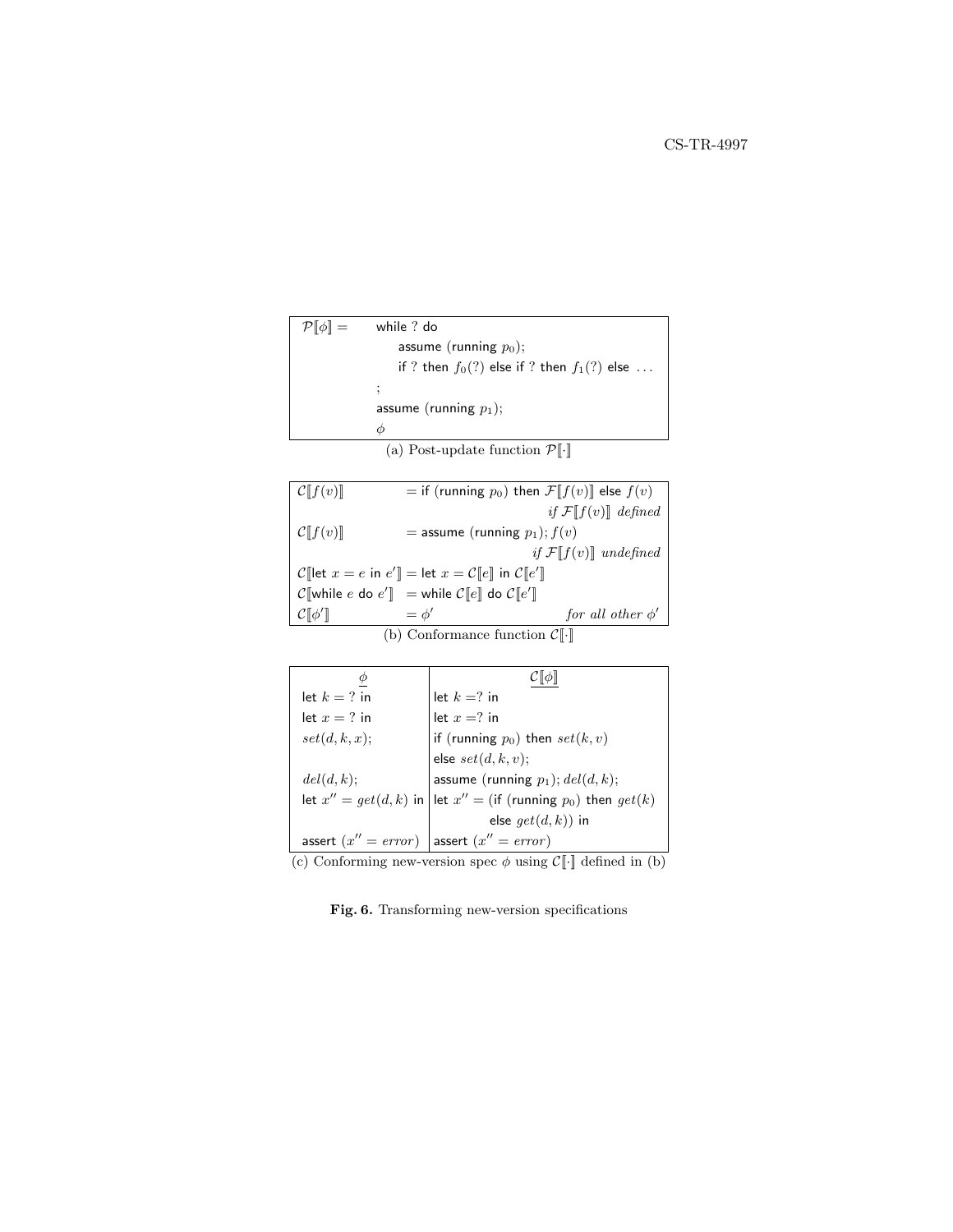defines this transformation as the post-update CO-spec  $\mathcal{P}[\phi]$ , where  $p_0$  defines the functions  $f_0, f_1, \ldots$  Thus,  $\mathcal{P}[\![\phi]\!]$  can now be checked against an update from  $p_0$  to  $p_1$ .

Post-update CO-specs often make sense for updates that add features or fix bugs. However, in general only CO-specs that assume the server could be in an arbitrary initial state are suitable for the post-update transformation. As a trivial example, the CO-spec assert  $(get?) = error)$  explicitly checks that our key-value store starts empty, and may not hold immediately after an update.

#### A.3 Conformable CO-specs

In some cases, updates change the behavior of existing features in a systematic way. For example, the Cassandra distributed database [5] added namespaces to its key-value store when moving from version 0.3 and 0.4. Thus, the new set of server functions now take a namespace identifier as an initial parameter, i.e.,  $set(d,k,v)$  associates key k to value v in namespace d, and likewise  $get(d,k)$  retrieves the value associated with k in namespace d. After making this change, the developer adapts the existing single-version specifications for the old version to be compatible with the new version. For example, the specification in Figure 1(b) would be adjusted so that calls to get and set are made using some default namespace identifier.

To perform this update dynamically, the developer must write a patch  $\pi$ whose state transformation expression e adjusts the key-value store to be compatible with the new code—e.g., any existing key-value pairs already in the server heap could be placed in a default namespace. A reasonable choice is to have e add a default namespace d to each existing key-value pair. To test that this update provides reasonable continuity, we can take a new-version specification  $\phi$  that uses this default namespace and adapt it so that it starts by using the old versions of the changed functions, and then changes to the new version midstream.

We can mechanize this process as follows. We assume we are given a new specification  $\phi$ , as well as a meta-function  $\mathcal{F}[f(v)]$  that takes a call to a new-version function and transforms it to an appropriate call to an old-version function. As this may not always be possible,  $\mathcal{F}[\cdot]$  may be partial. Then we can define the meta-function  $\mathcal{C}[\![\phi]\!]$  that *conforms*  $\phi$  as shown in Figure 6(b). For our example, the developer would define  $\mathcal{F}[get(d, k)] = get(k)$  and  $\mathcal{F}[set(d, k, v)] = set(k, v)$ . Note that  $\mathcal{F}[\cdot]$  bears some resemblance to Ajmani et al.'s *future simulation ob*jects [1], which are bits of code added to old-version servers whose aim is to convert calls from new clients to work with the old code. We are not deploying these conformance functions on-line, but rather are using them to adjust existing specifications to check proper continuity following an update.

Now suppose that the new version also adds a new function that permits a client to delete an entry:  $del(d, k)$  removes any association with k from namespace d. Since there is no analogue to del defined in the old version, there is no backward translation for calls  $del(d, k)$  that could appear in new-version specifications. To see how  $\mathcal{C}[\cdot]$  works in this case, consider the example given in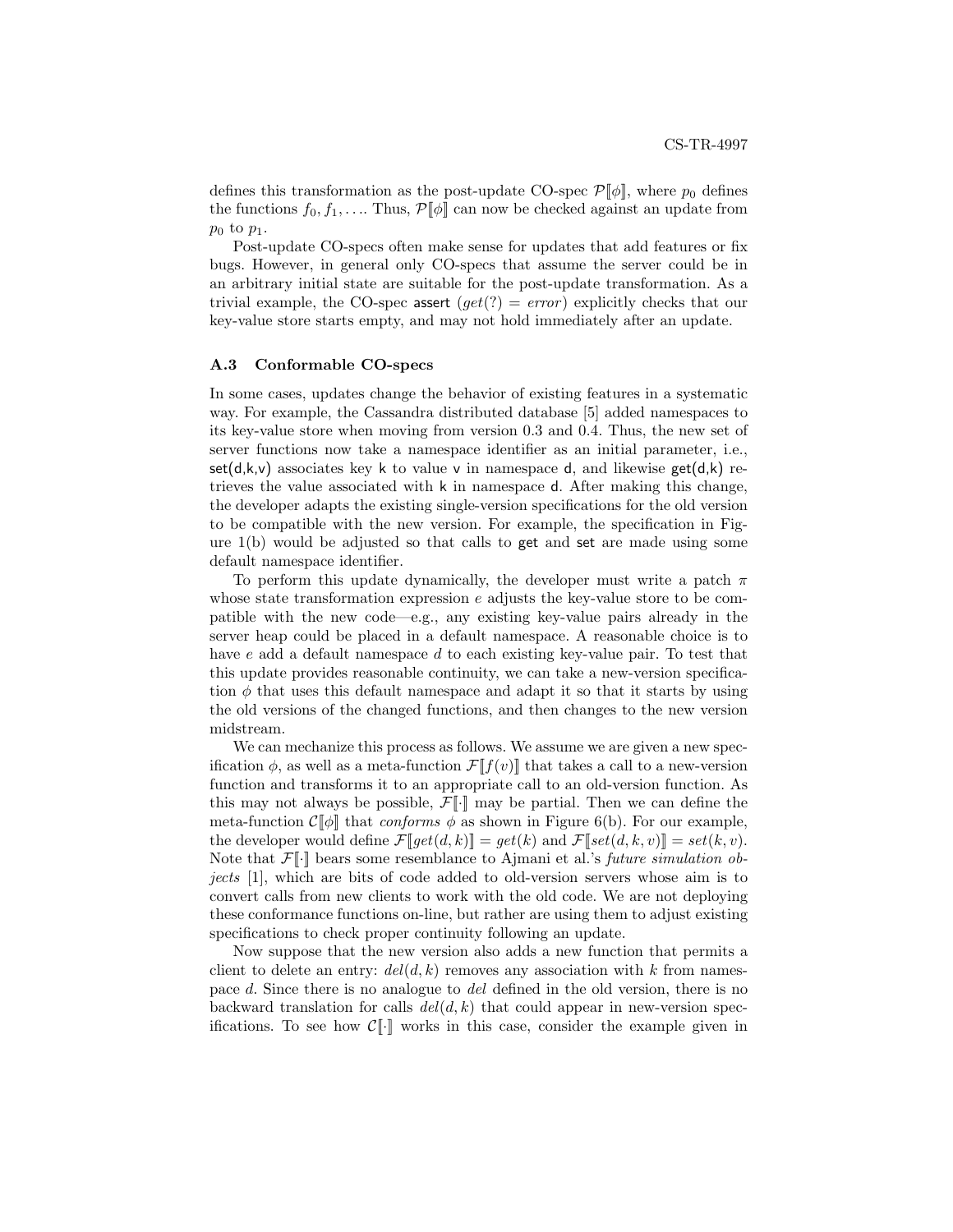Figure 6(c), which shows  $\phi$  and  $\mathcal{C}[\![\phi]\!]$  side by side. Here,  $\mathcal{C}[\![\phi]\!]$  permits updates to happen up until the del call, at which point we assume the update has taken place. (This means that the running  $p_0$  check that follows it will always be false.)

# B Handling multiple updates

The merging transformation in Figure 3 merges a program with a single update. This transformation can be generalized to prove properties about multiple updates. To see the basic idea, consider a process  $\langle p, \sigma, e \rangle$  and a sequence of two updates  $\pi_1$  and  $\pi_2$ . We would first merge  $\langle p, \sigma, e \rangle$  and  $\pi_1$ , producing  $\langle p, \sigma, e \rangle$   $\triangleright \pi_1$ . Then we would merge the result with  $\pi_2$ , essentially producing  $(\langle p, \sigma, e \rangle \triangleright \pi_1) \triangleright \pi_2$ . To do this properly requires some small changes to the transformation. First, we need additional bookkeeping information to be passed between iterations of the transformation, e.g., instead of just  $g$  and  $g'$  as the old and new function names, we would have  $g^0$ ,  $g^1$ ,  $g^2$ , etc., and likewise *uflag* becomes  $u \beta a g^1$ ,  $u \beta a g^2$ , etc. (Interestingly, no changes are needed to translations of running  $p$ , essentially since functions that have not changed are redundantly included in the patch and distinguished by the transformation.) Second, we must change  $\{\{\text{update}\}^p\}$  to be the identity, i.e., to leave the new version's update keyword in place, so that it can be used to update to the next version to be merged.

With a more general merging transformation we can prove properties about multiple updates. For backward-compatible CO-specs there is no additional work since they are the same across all versions. For post-update specifications, we could generalize the transformation in Figure 6(a) so that the assumption in the loop is assume (running  $p_0 \vee \cdots \vee$  running  $p_{n-1}$ ) and the assumption after the loop is assume (running  $p_n$ ), where the post-update CO-spec spans versions  $p_0$  through  $p_n$ . We can make a similar generalization of the transformation in Figure 6(c) (composing multiple conformance functions together).

# C Equivalence Proof

This appendix presents a formal proof of Theorem 1 from Section 3, which states that a configuration  $\langle p, \sigma, e \rangle$  updated by patch  $\pi$  is correct if and only if the merged configuration  $\langle p, \sigma, e \rangle \geq \pi$  is correct. Note that the definition of correctness given in the paper specifies only a single patch  $\pi$  to be applied. For our proof, we generalize to correctness over sequences of patches  $\vec{\pi}$ .

### C.1 Overview

The proof is structured in three parts: First, we prove a soundness lemma showing that the merged program simulates every step of execution in the old and new programs, as well as the updating step from old to new. Second, we prove a completeness lemma showing that every execution in the merged program corresponds to an execution in the original program, the new program, or the updated program. Finally, we use these results to prove the main equivalence result.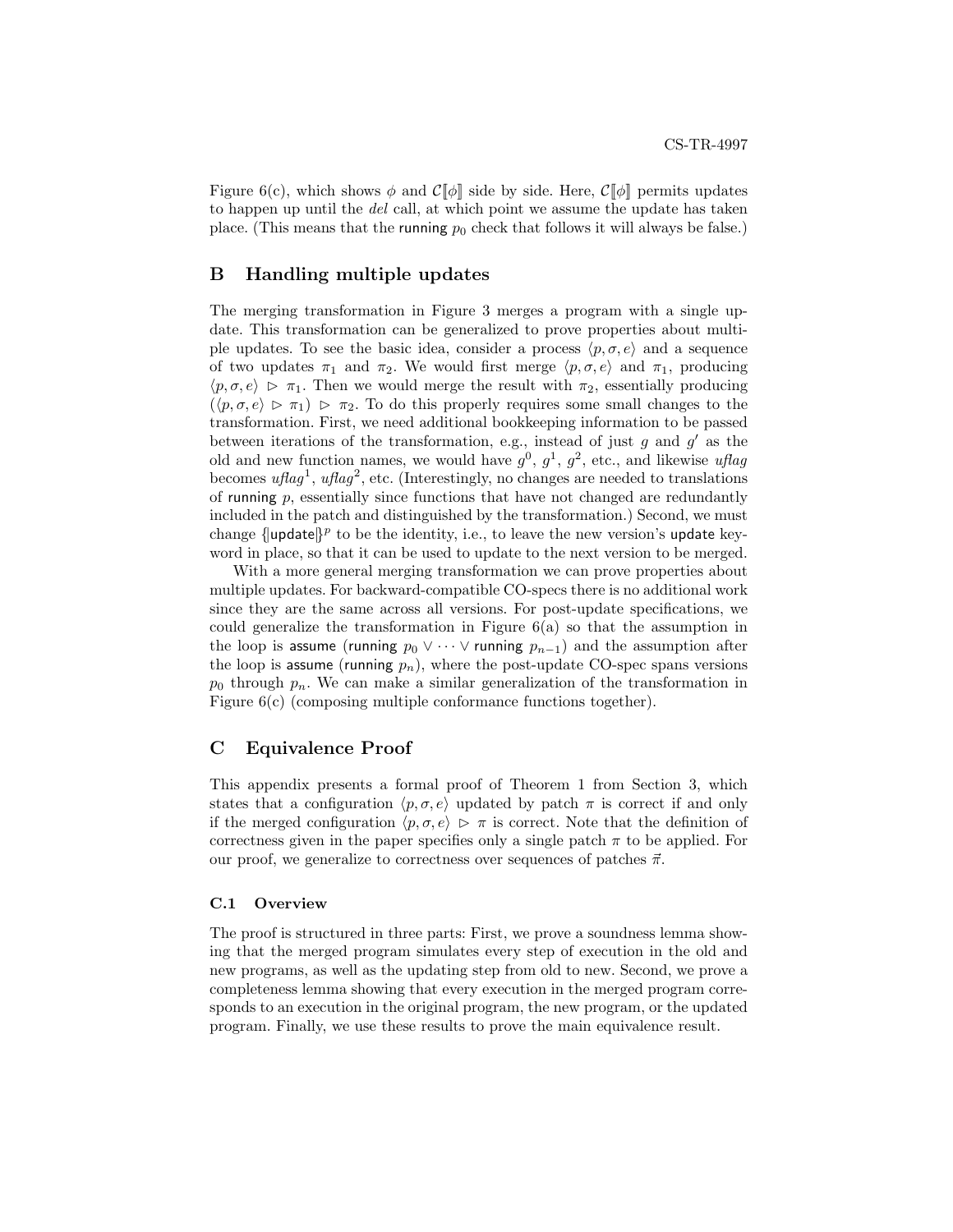$$
[x]^{p,\pi} \triangleq x
$$
\n
$$
[a]^{p,\pi} \triangleq a
$$
\n
$$
[g]^{p,\pi} \triangleq \begin{cases} g_{ptr} & \text{if } p(g) = \lambda x.e \\ g & \text{otherwise} \end{cases}
$$
\n
$$
[i]^{p,\pi} \triangleq i
$$
\n
$$
[(v_1, v_2)]^{p,\pi} \triangleq ([v_1]^{p,\pi}, [v_2]^{p,\pi})
$$
\n
$$
[0]^{p,\pi} \triangleq 0
$$
\n
$$
[v_1 op v_2]^{p,\pi} \triangleq [v_1]^{p,\pi} op [v_2]^{p,\pi}
$$
\n
$$
[v_1(v_2)]^{p,\pi} \triangleq [v_1]^{p,\pi} ([v_2]^{p,\pi})
$$
\n
$$
[?]^{p,\pi} \triangleq 2
$$
\n
$$
[v_1 := v_2]^{p,\pi} \triangleq [v_1]^{p,\pi} := [v_2]^{p,\pi}
$$
\n
$$
[v_1]^{p,\pi} \triangleq 2
$$
\n
$$
[v_1 := v_2]^{p,\pi} \triangleq [v_1]^{p,\pi}
$$
\n
$$
[v_1]^{p,\pi} \triangleq [v_2]^{p,\pi}
$$
\n
$$
[v_1]^{p,\pi} \triangleq [v_1]^{p,\pi}
$$
\n
$$
[v_1]^{p,\pi} \triangleq [v_1]^{p,\pi}
$$
\n
$$
[v_1]^{p,\pi} \triangleq [v_1]^{p,\pi}
$$
\n
$$
[v_1]^{p,\pi} \triangleq [v_1]^{p,\pi}
$$
\n
$$
[v_1]^{p,\pi} \triangleq [v_1]^{p,\pi}
$$
\n
$$
[v_1]^{p,\pi} \triangleq [v_2]^{p,\pi}
$$
\n
$$
[v_1]^{p,\pi} \triangleq [v_2]^{p,\pi}
$$
\n
$$
[v_1]^{p,\pi} \triangleq [v_2]^{p,\pi}
$$
\n
$$
[v_1]^{p,\pi} \triangleq [v_2]^{p,\pi}
$$
\n
$$
[v_1]^{p,\pi} \triangleq 2
$$
\n

 $[p,(g,\lambda y.e)]^{p,\pi} \triangleq [p]^{p,\pi},$  $(g, \lambda y. [e]^{p, \pi}),$  $(g_{ptr}, \lambda y$ . let  $z = isupd()$  in if  $z g'(y) g(y)$  $\llbracket \cdot \rrbracket^{p,\pi} \triangleq (\cdot,(\text{isupd}, \lambda y.\text{let } z = !\text{uffag in } z > 0))$ 

Fig. 7. Merging old version code.

Before we present these lemmas, we need a little notation. We define three merging transformations—for old-version, new-version, and combined-version code. The first two complete the presentation of merging given in Figure 3. Figure 7 fully defines the transformation  $\llbracket \cdot \rrbracket^{p,\pi}$  which applies to old-version code, and Figure 8 fully defines  $\{\cdot\}^p$ , which is used with new-version code. The highlights of these transformations were explained in Section 3.3. For technical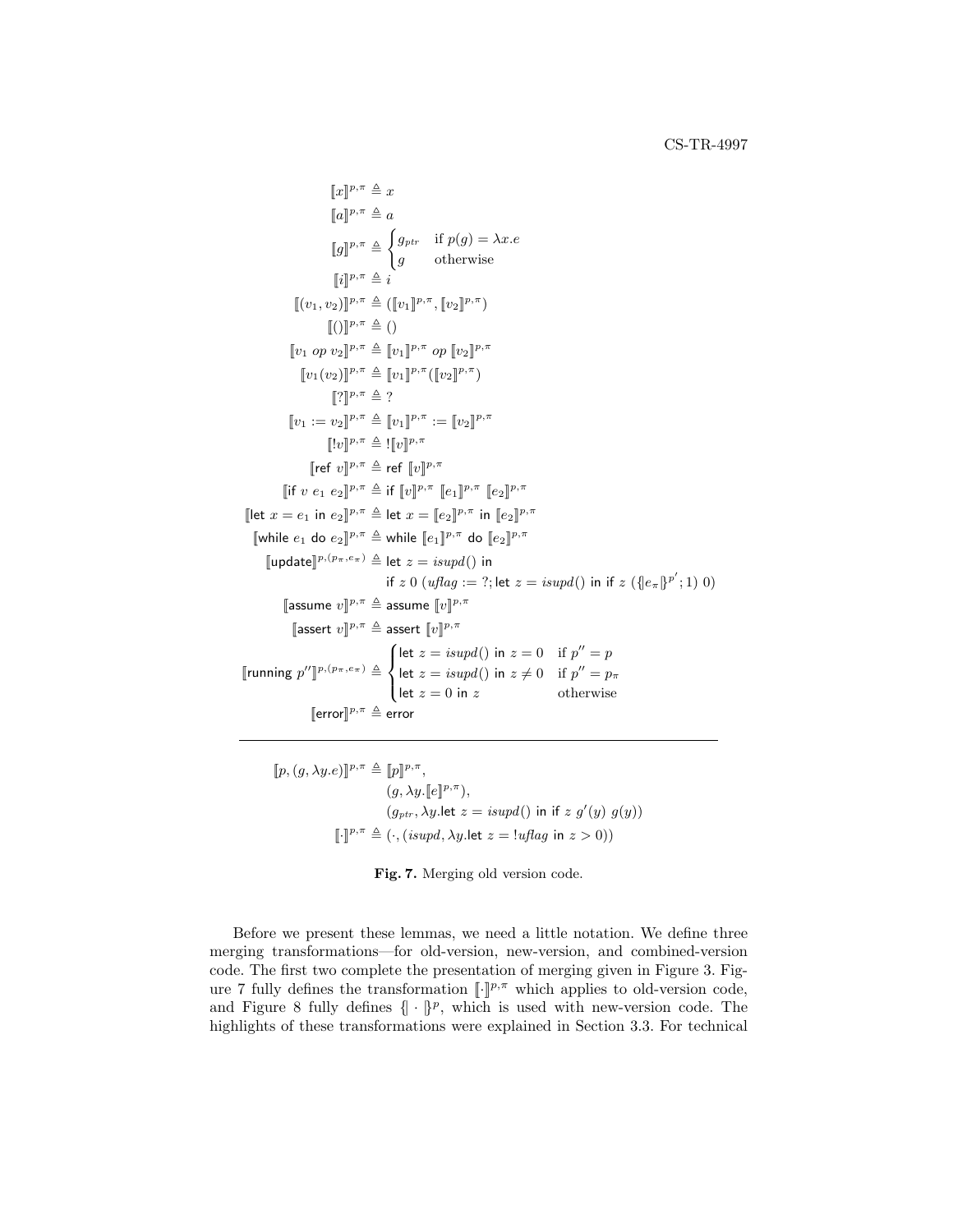```
{x\mathbb{R}^p \triangleq x}{a}{p} \triangleq a\{g\}^p \triangleq \begin{cases} g' & \text{if } p(g) = \lambda x.e. \end{cases}g otherwise
                              \{ |i|\}^p \triangleq i\{(v_1, v_2)\}^p \triangleq (\{v_1\}^p, \{v_2\}^p)\{|()| \}^p \triangleq ()
                {v_1 \ op \ v_2}^p \triangleq {v_1}^p \ op \ {v_2}^p\{[v_1(v_2)]\}^p \triangleq \{[v_1]\}^p (\{[v_2]\}^p)\{|?|\}^p \triangleq ?{ |v_1 := v_2| \}^p \triangleq { |v_1| \}^p := { |v_2| \}^p{||v||^p \triangleq ||v||^p}\{||\text{ref } v||^p \triangleq \text{ref } {||v||}^p\{if v e_1 e_2\}<sup>p</sup> \triangleq if \{v\}<sup>p</sup> \{e_1\}<sup>p</sup> \{e_2\}<sup>p</sup>
\{\|let x = e_1 in e_2\}^p \triangleq let x = \{e_1\}^p in \{e_2\}^p\{\vert\text{while }e_1\text{ do }e_2\vert\}^p \triangleq \text{while }\lbrace\vert e_1\vert\rbrace^p \text{ do }\lbrace\vert e_2\vert\rbrace^p\{\vert \text{update} \vert\}^p \triangleq \text{let } z = 0 \text{ in } z\{\vert \text{assume } v \vert\}^p \triangleq \text{assume } \{ \vert v \vert\}^p{\{\text{assert } v\}^p \triangleq \text{assert } \{ |v| \}^p{|running p''\downarrow^p \triangleq \begin{cases} \text{let } z = 1 \text{ in } z & \text{if } p = p'' \end{cases}let z = 0 in z otherwise
                      {[error]}^p \triangleq error
```
 $\{[p,(g,\lambda y.e)]\}^p \triangleq \{[p]\}^p, (g',\lambda y.\{[e]\}^p)$  $\{\|\cdot\|^p \triangleq \cdot\}$ 

Fig. 8. Merging new version code.

reasons, we modify the transformations slightly so that non-values (e.g., update) map to non-values (e.g., let  $z = 0$  in z instead of 0). The third transformation  $(\cdot\,|\,)^{p,p_{\pi}}$  combines  $[\cdot\,|\,]^{p,\pi}$  and  $\{\cdot\,|\,|^{p}$  and returns a set of expressions as a result. For example, it translates function pointers g to  $\{g', g_{ptr}\}$ . The  $(\cdot)$  is transformation is needed because after the simulated update takes place, function pointers  $f$ may either bind to old/new versions  $f_{ptr}$  or to new versions  $f'$ .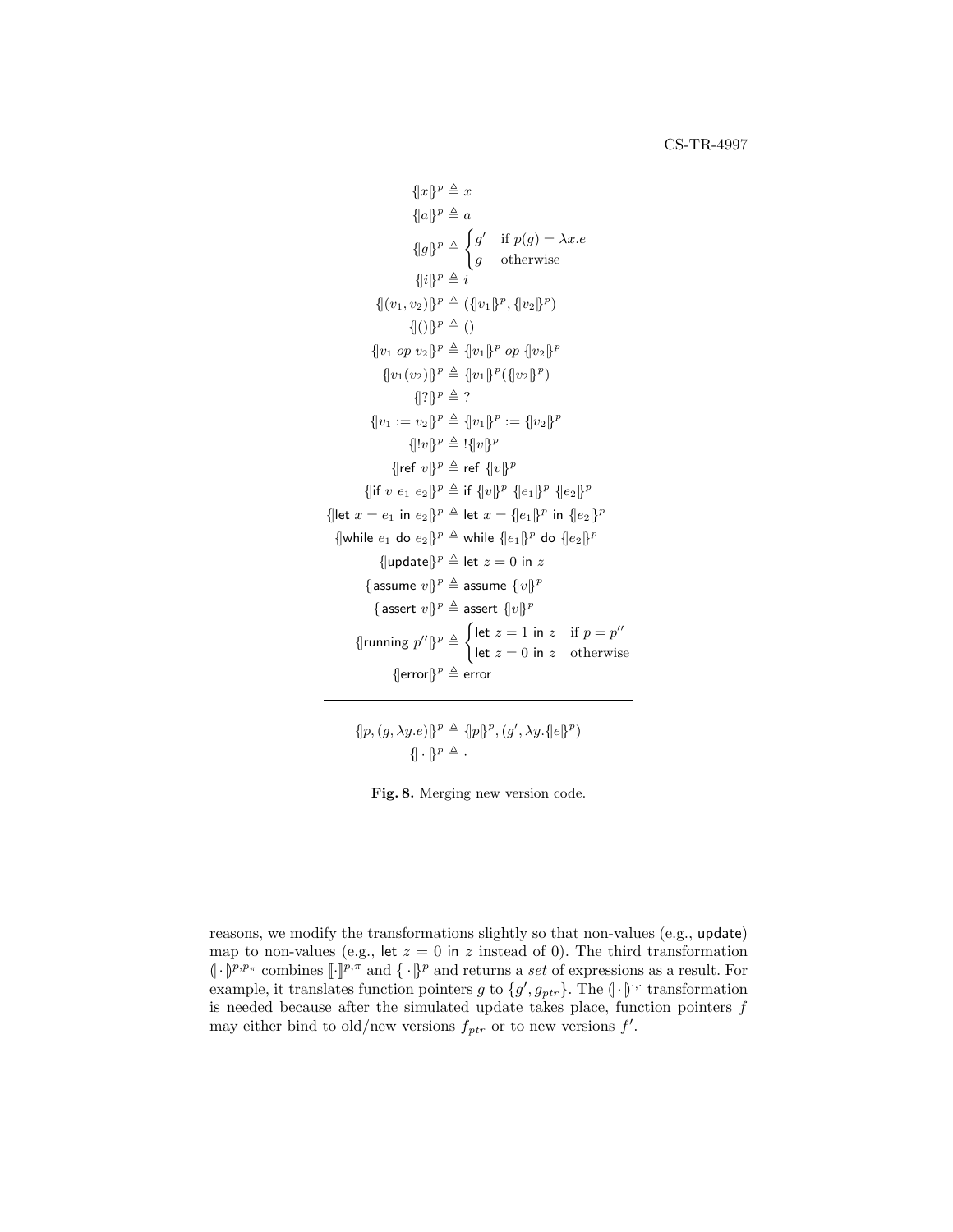$$
(x)^{p,p_{\pi}} \triangleq \{x\}
$$
  
\n
$$
(a)^{p,p_{\pi}} \triangleq \{a\}
$$
  
\n
$$
(g)^{p,p_{\pi}} \triangleq \{(g', g_{\text{ptr}}) \text{ if } p(g) = \lambda x.e
$$
  
\n
$$
(i)^{p,p_{\pi}} \triangleq \{i\}
$$
  
\n
$$
((v_1, v_2))^{p,p_{\pi}} \triangleq \{(v'_1, v'_2) \mid v'_1 \in (v_1)^{p,p_{\pi}} \wedge v'_2 \in (v_2)^{p,p_{\pi}}\}
$$
  
\n
$$
((v_1, v_2))^{p,p_{\pi}} \triangleq \{()\}
$$
  
\n
$$
(v_1 \circ p \circ v_2)^{p,p_{\pi}} \triangleq \{v'_1 \circ p \circ v'_2 \mid v'_1 \in (v_1)^{p,p_{\pi}} \wedge v'_2 \in (v_2)^{p,p_{\pi}}\}
$$
  
\n
$$
(v_1(v_2))^{p,p_{\pi}} \triangleq \{v'_1(v'_2) \mid v'_1 \in (v_1)^{p,p_{\pi}} \wedge v'_2 \in (v_2)^{p,p_{\pi}}\}
$$
  
\n
$$
(?)^{p,p_{\pi}} \triangleq \{?\}
$$
  
\n
$$
(v_1 := v_2)^{p,p_{\pi}} \triangleq \{v'_1 := v'_2 \mid v'_1 \in (v_1)^{p,p_{\pi}} \wedge v'_2 \in (v_2)^{p,p_{\pi}}\}
$$
  
\n
$$
((e_1)^{p,p_{\pi}} \triangleq \{e_1\} \vee \{v'_1 \in (e_1)^{p,p_{\pi}}\}
$$
  
\n
$$
(e_1e_2)^{p,p_{\pi}} \triangleq \{f_1\} \vee \{v'_1 \in (e_1)^{p,p_{\pi}}\}
$$
  
\n
$$
(f_2e_2)^{p,p_{\pi}} \triangleq \{f_2\} \vee \{f_2\} \vee \{f_2\} \vee \{f_2\} \vee \{f_2\} \vee \{f_2\} \vee \{f_2\} \vee \{f_2\} \vee \{f_2\} \vee \{f_2\} \vee \{f_2\}
$$

Fig. 9. Merging combined version code.

Next, using these transformations on expressions, we define a transformation on configurations:

$$
\langle p; \sigma; e \rangle \triangleright \pi \triangleq \langle \overline{p}, \overline{\sigma} [u \text{flag} \mapsto i], \overline{e} \rangle
$$
  
\n
$$
\langle p; \sigma; e \rangle \triangleright \pi \triangleq \langle \overline{p}, \hat{\sigma} [u \text{flag} \mapsto j], \hat{e} \rangle
$$
  
\nwhere  
\n
$$
\overline{p} = \{ [p_{\pi}] \}^{p_{\pi}}, [p]^{p_{\pi}}
$$
  
\n
$$
\overline{e} = [e]^{p_{\pi}}
$$
  
\n
$$
\overline{\sigma} = \{ l \mapsto [v]^{p_{\pi}} \mid \sigma(l) = v \}
$$
  
\n
$$
\hat{\sigma} = \{ \sigma' \mid \text{dom}(\sigma') = \text{dom}(\sigma) \land \forall l \in \text{dom}(\sigma). \sigma'(l) \in (\sigma(l))^{p_{\pi}} \}
$$

The  $(\cdot\,\rhd\,\cdot)$  and  $(\cdot\,\lvert\rhd\rvert\,\cdot)$  transformations simulate the behavior of the program before and after the update occurs respectively. Note that both transformations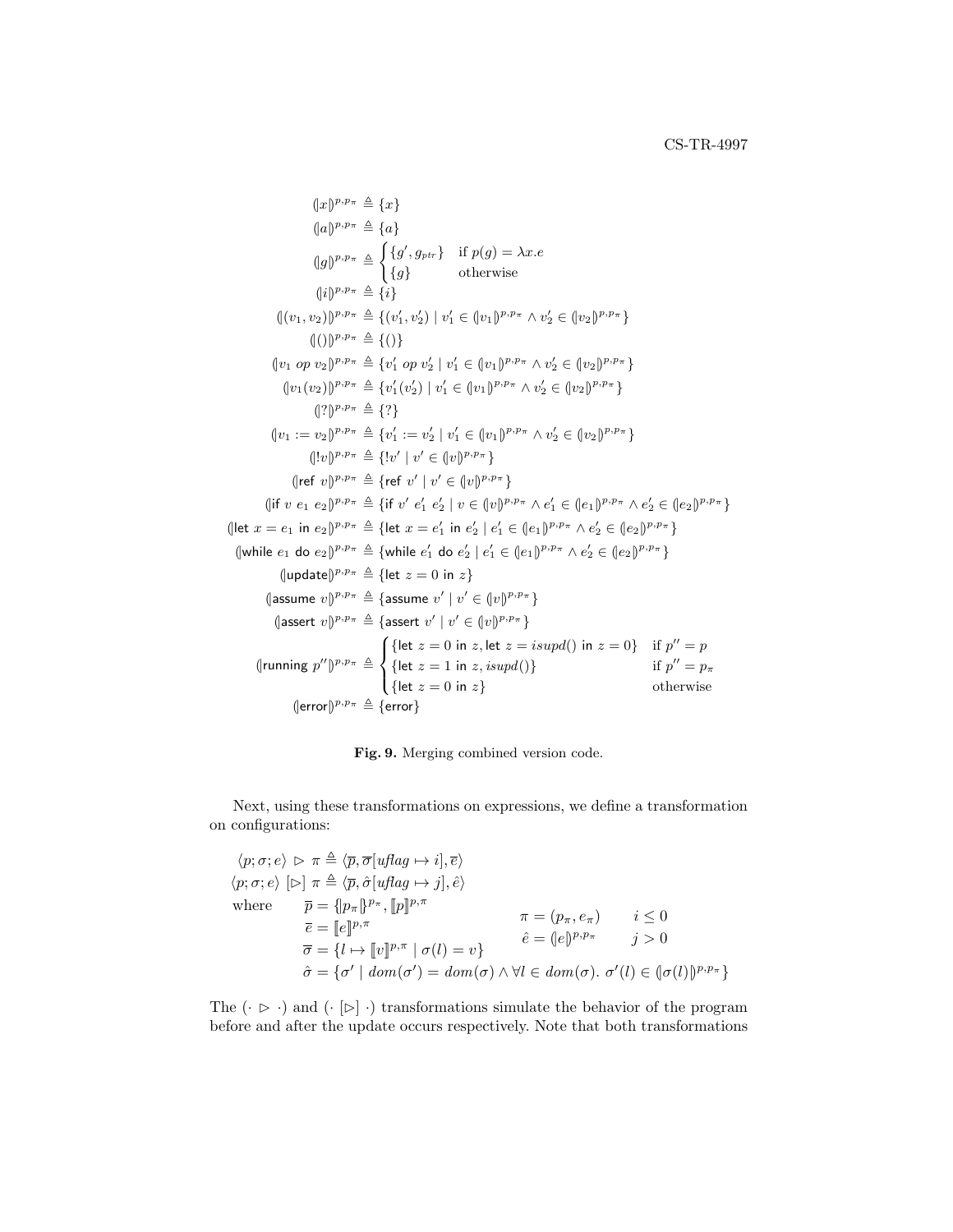describe sets of configurations:  $(·)$  contains all configurations of the specified form where uflag is bound in the heap to an integer  $i \leq 0$  while  $\langle \cdot | \triangleright \cdot \rangle$  is a set due to the use of  $(\cdot \, )^{p,p_{\pi}}$ . These sets are needed to set up the simulations between executions in the old, new, and transformed programs. To streamline the presentation we will occasionally abuse notation slightly, lifting various notions from elements to sets in the obvious way. For example, we write  $\langle p; \sigma; e \rangle \triangleright \pi \rightarrow$  $\langle p; \sigma' ; e' \rangle$  [D]  $\pi$  to indicate that every configuration in  $\langle p; \sigma ; e \rangle \supset \pi$  steps to a configuration in  $\langle p; \sigma'; e' \rangle$  [ $\rangle \rangle \pi$ .

The first lemma states that any execution in an untransformed program is matched by an execution in the transformed program.

**Lemma 1 (Soundness)** For all  $p, p', \sigma, \sigma', e, e', \vec{\nu}, \pi$  with  $\pi = (p_{\pi}, e_{\pi})$  we have  $\langle p; \sigma; e \rangle \stackrel{\vec{v}}{\leadsto}^* \langle p'; \sigma'; e' \rangle$  implies

1. if  $\vec{\nu} = \epsilon$  then  $p' = p$  and  $\langle p; \sigma; e \rangle \supset \pi \leadsto^* \langle p; \sigma'; e' \rangle \supset \pi$ <br>2. if  $\vec{\nu} = \pi$  then  $p' = p_{\pi}$  and  $\langle p; \sigma; e \rangle \supset \pi \leadsto^* \langle p; \sigma'; e' \rangle$   $[\triangleright] \pi$ .

The second lemma states that for any execution trace of the transformed program, there is a corresponding trace of the untransformed program. However, the transformed program may need to execute a little more to match up with an untransformed state.

**Lemma 2 (Completeness)** For all  $p, p', \sigma, \sigma', e, e', \pi$  such that  $\pi = (p_{\pi}, e_{\pi}), \text{ if }$  $\langle p; \sigma; e \rangle$   $\triangleright \pi \rightsquigarrow^* \langle p'; \sigma'; e' \rangle$  then there exist  $\sigma''$  and  $e''$  such that

– hp 0 ; σ 0 ; e 0 <sup>i</sup> ;<sup>∗</sup> hp; σ <sup>00</sup>; e <sup>00</sup><sup>i</sup> <sup>π</sup> and <sup>h</sup>p; <sup>σ</sup>; <sup>e</sup><sup>i</sup> ;<sup>∗</sup> hp; σ <sup>00</sup>, e<sup>00</sup>i ; or – hp 0 ; σ 0 ; e 0 <sup>i</sup> ;<sup>∗</sup> hp; σ <sup>00</sup>; e <sup>00</sup><sup>i</sup> [] <sup>π</sup> and <sup>h</sup>p; <sup>σ</sup>; <sup>e</sup><sup>i</sup> π;∗ hpπ; σ <sup>00</sup>, e<sup>00</sup>i ; or

Using these lemmas, we prove the main result:

Proof (of Theorem 1). Recall the statement of the theorem:

For all  $p, \sigma, e, \pi$  with  $\pi = (p_{\pi}, e_{\pi})$  and  $dom(p_{\pi}) \supseteq dom(p)$  we have  $\models \langle p; \sigma; e \rangle$ ,  $\pi$  if and only if  $\models \langle p, \sigma, e \rangle \triangleright \pi$ .

We prove each direction separately.

- ( $\Leftarrow$ ) Let  $\langle p; \sigma; e \rangle \triangleright \pi \leadsto^* \langle p'; \sigma'; e' \rangle$  be an execution of the transformed program. By Lemma 2 there exists a  $\sigma''$  and  $e''$  such that either:
	- $\langle p';\sigma';e'\rangle \sim^* \langle p;\sigma'';e''\rangle \rhd \pi \text{ and } \langle p;\sigma;e\rangle \sim^* \langle p;\sigma'';e''\rangle.$  By assumption, we have  $\models \langle p; \sigma; e \rangle$ ,  $\pi$  and hence  $e''$  is not error. Using Lemma 8 we also have that  $e'$  is not error.
	- $-\langle p';\sigma';e'\rangle \rightsquigarrow^* \langle p;\sigma'';e''\rangle [\rhd] \pi \text{ and } \langle p;\sigma;e\rangle \stackrel{\pi}{\leadsto^*} \langle p';\sigma'';e''\rangle.$  The result follows by a similar argument as the previous case.
- $(\Rightarrow)$  Let  $\langle p; \sigma; e \rangle \stackrel{\vec{v}}{\sim}^* \langle p'; \sigma'; e' \rangle$  be an execution. By Lemma 1 we have:
	- $\nu = \vec{v} = \epsilon$  implies  $p' = p$  and  $\langle p; \sigma; e \rangle \triangleright \pi \leadsto^* \langle p; \sigma'; e' \rangle \triangleright \pi$ . By assumption, we have  $\models \langle p; \sigma; e \rangle$ ,  $\pi$  and hence  $\llbracket e' \rrbracket^{p,\pi}$  is not error. Using Lemma 8 we also have that  $e'$  is not error.
	- $-\vec{\nu} = \pi$  implies  $p' = p_{\pi}$  and  $\langle p; \sigma; e \rangle \triangleright \pi \leadsto^* \langle p; \sigma'; e' \rangle \triangleright \pi$ . The result follows by a similar argument as the previous case.  $\Box$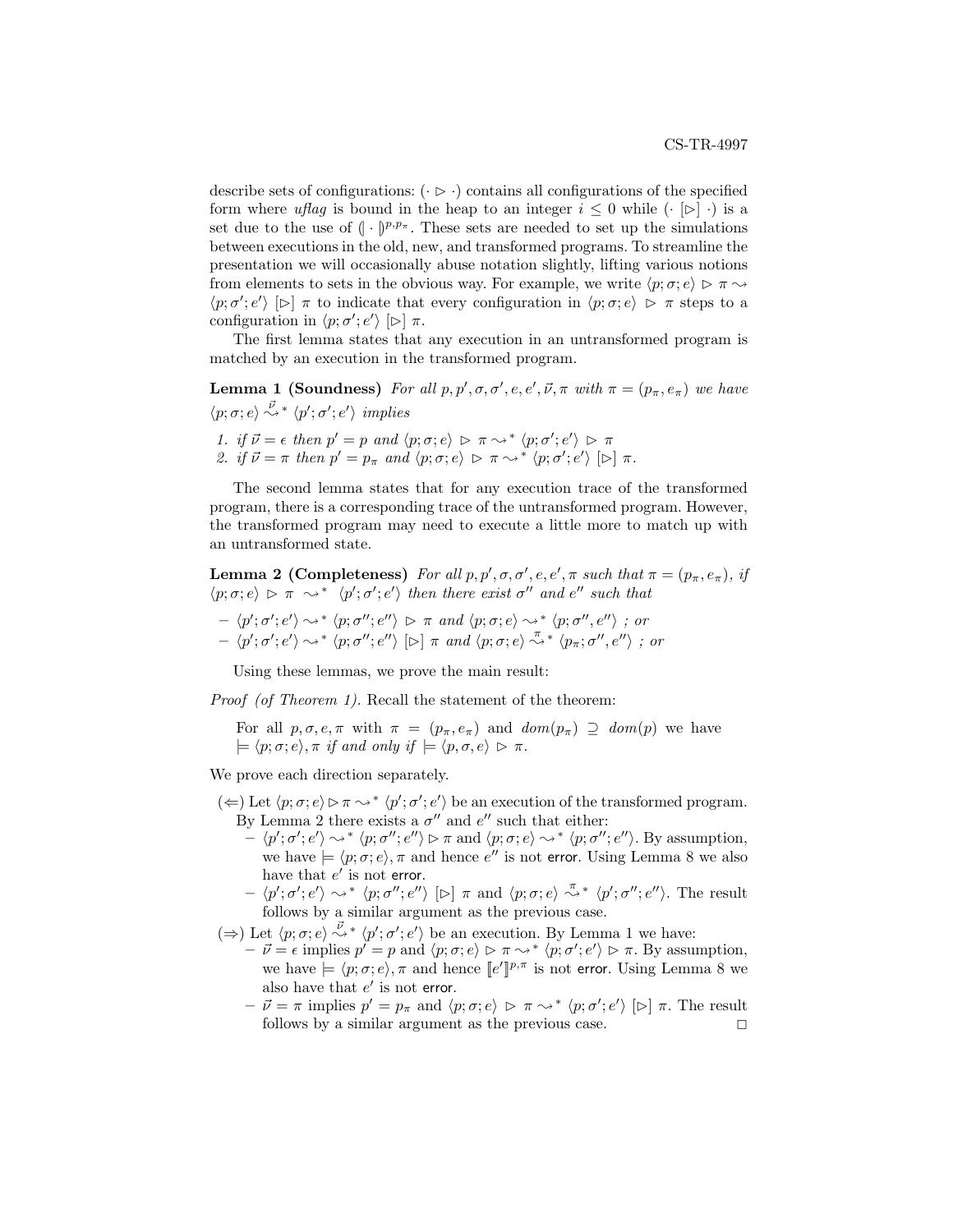# C.2 Soundness Lemmas

The main soundness lemma follows from the three lemmas proved in this section. The first shows that the simulation between the original and transformed programs holds before to an update when taking a single step.

Lemma 3 For all  $p, \sigma, \sigma', e, e', \pi, if \langle p; \sigma; e \rangle \sim \langle p; \sigma'; e' \rangle$  then  $\langle p; \sigma; e \rangle \supset \pi \sim^+$  $\langle p; \sigma'; e' \rangle \;\rhd\; \pi.$ 

*Proof.* Let  $(p_{\pi}, e_{\pi}) = \pi$  and define  $\bar{p}, \bar{\sigma}$ , and  $\bar{\sigma}'$  as follows:

$$
\overline{p} = \{[p_{\pi}]\}^p, [p]^{p, \pi}
$$

$$
\overline{\sigma} = \{l \mapsto [v]^{p, \pi} \mid \sigma(l) = v\} [u \text{flag} \mapsto i]
$$

$$
\overline{\sigma'} = \{l \mapsto [v]^{p, \pi} \mid \sigma'(l) = v\} [u \text{flag} \mapsto i']
$$

where  $i \leq 0$  and  $i' \leq 0$ .

The proof is by induction on  $\langle p; \sigma; e \rangle \sim \langle p; \sigma'; e' \rangle$ . Most cases are straightforward calculations using the definition of the transformation. We show just a few of the most interesting cases.

Case  $\langle p; \sigma; v_1 \text{ op } v_2 \rangle \sim \langle p; \sigma; v' \rangle$  where  $v' = [\![op]\!](v_1, v_2)$ :

For this case, we must assume that  $[op](v_1, v_2) = v'$  implies  $[op] ([v_1]^{p,\pi}, [v_2]^{p,\pi}) =$  $[ [v']^{p,\pi}$ . This rules out operators such as  $\lt$  on function pointers (which makes intuitive sense, because relative ordering on pointers will not be preseved by the transformation in general). We calculate as follows,

$$
\langle p; \sigma; v_1 \text{ op } v_2 \rangle \triangleright \pi = \langle \overline{p}; \overline{\sigma}; [v_1 \text{ op } v_2]^{p,\pi} \rangle
$$
  
\n
$$
= \langle \overline{p}; \overline{\sigma}; [v_1]^{p,\pi} \text{ op } [v_2]^{p,\pi} \rangle
$$
  
\n
$$
\sim \langle \overline{p}; \overline{\sigma}; [p] \langle [v_1]^{p,\pi}, [v_2]^{p,\pi} \rangle \rangle
$$
  
\n
$$
= \langle p; \sigma; [v']^{p,\pi} \rangle \triangleright \pi
$$
 by assumption  
\n
$$
= \langle p; \sigma; v' \rangle \triangleright \pi
$$

and obtain the required result.

**Case:**  $\langle p; \sigma; \text{update} \rangle \sim \langle p; \sigma; 0 \rangle$ 

We calculate as follows,

$$
\langle p; \sigma; \mathsf{update} \rangle \triangleright \pi
$$
\n
$$
= \langle \overline{p}; \overline{\sigma}; [\mathsf{update}]^{p,\pi} \rangle
$$
\n
$$
= \langle \overline{p}; \overline{\sigma}; [\mathsf{let } z = isupd() \text{ in } \overline{\text{if } z \ 0 \ (uflag := ?; \text{let } z = isupd() \text{ in } \overline{\text{if } z \ ({e_{\pi}[}P; 1) \ 0)} \rangle
$$
\n
$$
\sim \langle \overline{p}; \overline{\sigma}; \text{let } z = \text{let } z = \text{[}uflag \text{ in } z > 0 \text{ in } \overline{\text{if } z \ ({e_{\pi}[}P; 1) \ 0)} \rangle
$$
\n
$$
\sim^{\star} \langle \overline{p}; \overline{\sigma}; (\mathsf{uflag} := ?; \text{let } z = isupd() \text{ in } \overline{\text{if } z \ ({e_{\pi}[}P; 1) \ 0)} \rangle
$$
\n
$$
\sim^{\star} \langle \overline{p}; \overline{\sigma}; (\mathsf{uflag} := ?; \text{let } z = isupd() \text{ in } \overline{\text{if } z \ ({e_{\pi}[}P; 1) \ 0)} \rangle \text{ as } \overline{\sigma}(\mathsf{uflag}) = i \leq 0
$$
\n
$$
\sim^{\star} \langle \overline{p}; \overline{\sigma}[\mathsf{uflag} \mapsto i^{\prime}]; 0 \rangle \text{ where } i^{\prime} \leq 0
$$
\n
$$
= \langle \overline{p}; \overline{\sigma}[\mathsf{uflag} \mapsto i^{\prime}]; [\overline{0}]^{p,\pi} \rangle
$$
\n
$$
= \langle p; \sigma; 0 \rangle \triangleright \pi
$$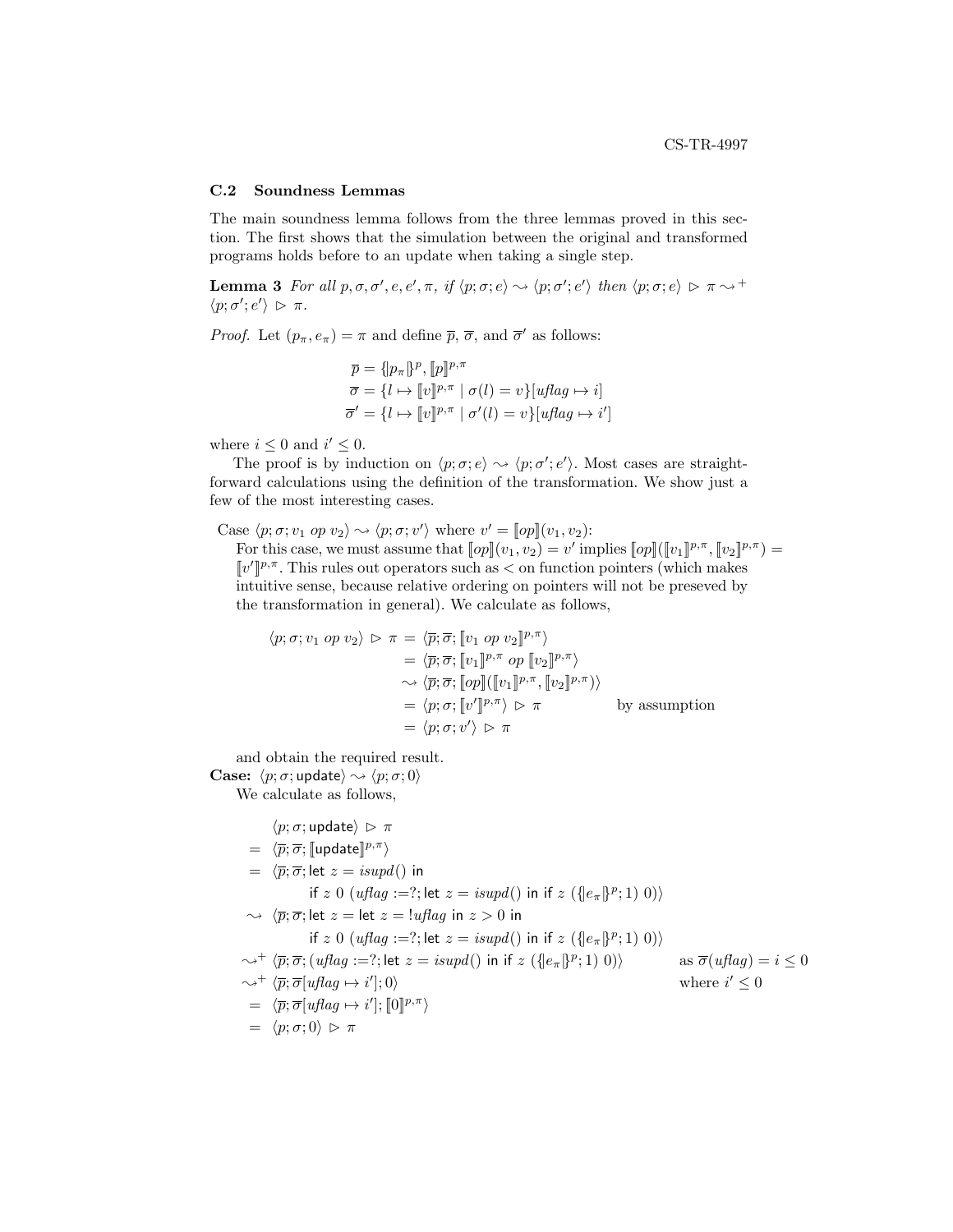and obtain the required result.

**Case:**  $\langle p; \sigma; \text{update} \rangle \stackrel{\pi}{\leadsto} \langle p'; \sigma; (e; 1) \rangle$  where  $\pi = (p', e)$ Can't happen, as  $\vec{\nu} = \epsilon$  by assumption.

**Case:**  $\langle p; \sigma;$ running  $p \rangle \sim \langle p; \sigma; 1 \rangle$ 

We calculate as follows,

 $\langle p; \sigma;$  running  $p \rangle \triangleright \pi = \langle \overline{p}; \overline{\sigma}; \overline{z}$  running  $p \overline{p}$ ,  $\overline{p}$ ,  $= \langle \overline{p}; \overline{\sigma}$ ; let  $z = isupd()$  in  $z = 0$  $\rightsquigarrow \langle \overline{p}; \overline{\sigma};$  let  $z =$  let  $z = !u$ flag in  $z > 0$  in  $z = 0$ ;<br>  $\rightsquigarrow^+ \langle \overline{p}; \overline{\sigma}; 1 \rangle$ as  $\overline{\sigma}(u\widehat{H} aq) = i \leq 0$  $= \langle \overline{p}; \overline{\sigma}; [1]^{p,\pi} \rangle$  $= \langle p; \sigma; 1 \rangle \vartriangleright \pi$ 

and obtain the required result.

The next lemma proves the simulation is also preserved by updates.

**Lemma 4** For all  $p, p', \sigma, \sigma', e, e', \pi$  with  $\pi = (p_\pi, e_\pi)$  we have  $\langle p; \sigma; e \rangle \stackrel{\pi}{\leadsto} \langle p'; \sigma'; e' \rangle$ implies  $p' = p_{\pi}$  and  $\langle p; \sigma; e \rangle \supset \pi \sim^+ \langle p; \sigma'; e' \rangle \supset [\rhd] \pi$ .

*Proof.* Let  $(p_{\pi}, e_{\pi}) = \pi$  and define  $\bar{p}, \bar{\sigma}$ , and  $\hat{\sigma}'$  as follows.

 $\bar{p} = \{p_{\pi}\}^p, [p]^{p, \pi}$  $\overline{\sigma} = \{l \mapsto [v]^{p,\pi} \mid \sigma(l) = v\} [uflag \mapsto i]$  $\hat{\sigma}' = {\sigma'[uflag \mapsto j] \mid dom(\sigma') = dom(\sigma) \land \forall l \in dom(\sigma). \sigma'(l) \in {\sigma(l)}\}^{p,p_{\pi}}$ 

where  $i \leq 0$  and  $j > 0$ .

The proof is by induction on  $\langle p; \sigma; e \rangle \stackrel{\pi}{\leadsto} \langle p'; \sigma'; e' \rangle$ . We show just one case:

**Case:**  $\langle p; \sigma; \text{update} \rangle \stackrel{\pi}{\leadsto} \langle p_{\pi}; \sigma; (e_{\pi}; 1) \rangle$ We calculate as follows,

$$
\langle p; \sigma; \mathsf{update} \rangle \triangleright \pi
$$
\n
$$
= \langle \overline{p}; \overline{\sigma}; \mathsf{let } z = \mathsf{isupd}() \mathsf{ in}
$$
\n
$$
\text{if } z \ 0 \ (u\mathsf{flag} := ?; \mathsf{let } z = \mathsf{isupd}() \mathsf{ in } \mathsf{if } z \ (\{\mathsf{le}_{\pi}\}^p; 1) \ 0) \rangle
$$
\n
$$
\sim^+ \langle \overline{p}; \overline{\sigma}; \mathsf{let } z = 0 \mathsf{ in}
$$
\n
$$
\text{if } z \ 0 \ (u\mathsf{flag} := ?; \mathsf{let } z = \mathsf{isupd}() \mathsf{ in } \mathsf{if } z \ (\{\mathsf{le}_{\pi}\}^p; 1) \ 0) \rangle
$$
\n
$$
\sim^+ \langle \overline{p}; \overline{\sigma}[\mathsf{u}\mathsf{flag} \mapsto j]; \mathsf{let } z = \mathsf{isupd}() \mathsf{ in } \mathsf{if } z \ (\{\mathsf{le}_{\pi}\}^p; 1) \ 0 \rangle \qquad \text{where } j > 0
$$
\n
$$
\sim^+ \langle \overline{p}; \overline{\sigma}[\mathsf{u}\mathsf{flag} \mapsto j]; (\{\mathsf{le}_{\pi}\}^p; 1) \rangle
$$
\n
$$
\in \langle \overline{p}; \hat{\sigma}[\mathsf{u}\mathsf{flag} \mapsto j]; \{\mathsf{le}_{\pi}; 1\}^{p, p_{\pi}} \rangle
$$
\n
$$
\subseteq \langle p; \sigma; (\mathsf{e}_{\pi}; 1) \rangle \ [\triangleright] \ \pi
$$

and obtain the required result.

The third lemma proves that the simulation is preserved following an update.

**Lemma 5** For all  $p, \sigma, \sigma', e, e', \pi$  with  $\pi = (p_{\pi}, e_{\pi})$  we have  $\langle p_{\pi}; \sigma; e \rangle \sim \langle p_{\pi}; \sigma'; e' \rangle$ implies  $\langle p; \sigma; e \rangle \; [\triangleright] \; \pi \sim^+ \langle p; \sigma'; e' \rangle \; [\triangleright] \; \pi.$ 

Proof. Similar to the previous soundness lemmas.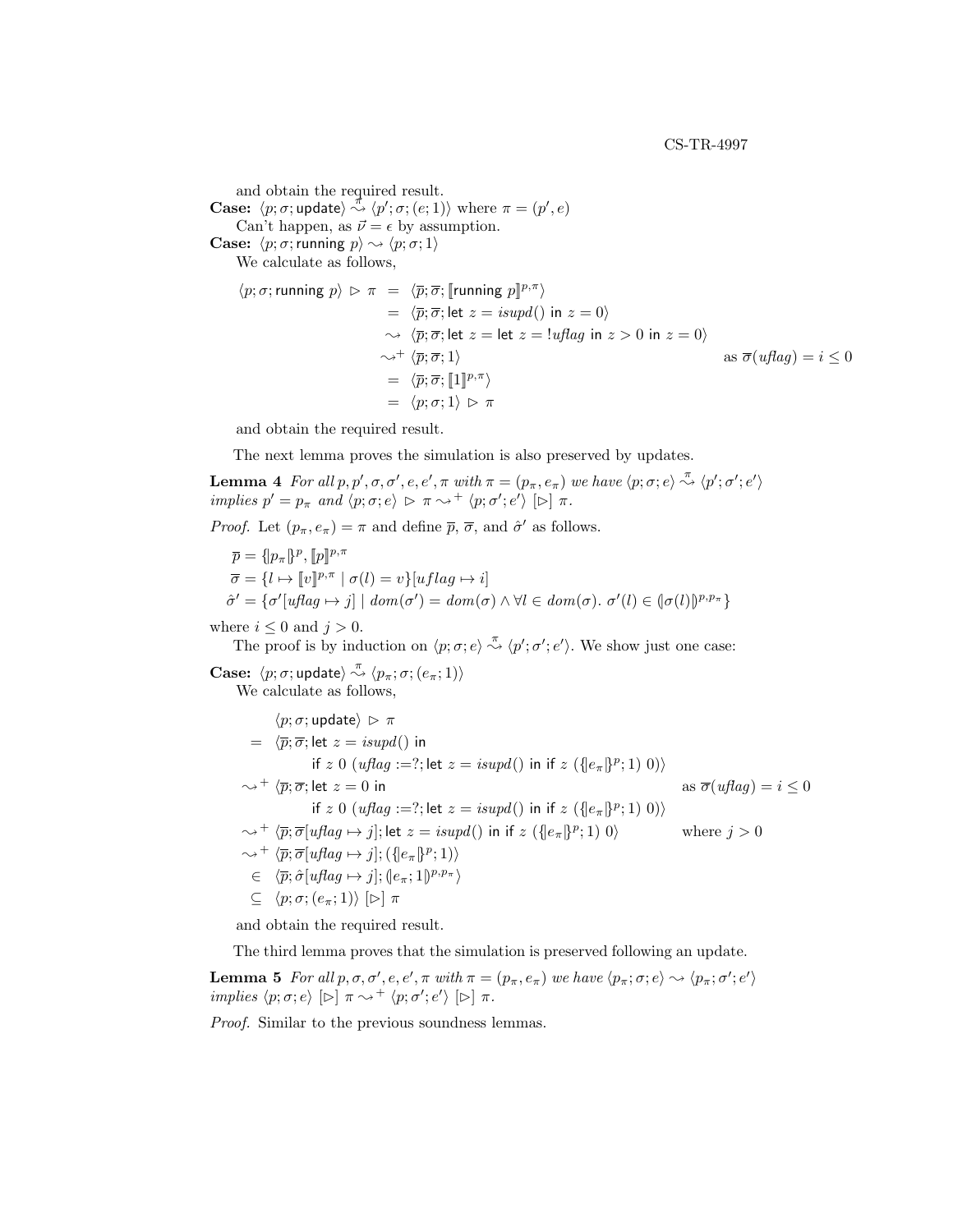#### C.3 Completeness Lemmas

The main completeness lemma follows from repeated applications of the next two lemmas.

**Lemma 6** For all  $p, p', \sigma, \sigma', e, e', \pi$  where  $\pi = (p_{\pi}, e_{\pi}), \text{ if}$ 

$$
\langle p; \sigma; e \rangle \; \triangleright \; \pi \; \rightsquigarrow^{+} \; \langle p'; \sigma'; e' \rangle
$$

and there does not exist  $\sigma_0$  and  $e_0$  such that either

$$
\langle p; \sigma; e \rangle \sim \langle p; \sigma_0; e_0 \rangle \quad and \quad \langle p; \sigma; e \rangle \; \triangleright \; \pi \sim^+ \langle p; \sigma_0; e_0 \rangle \; \triangleright \; \pi \sim^+ \langle p'; \sigma'; e' \rangle
$$

or

$$
\langle p;\sigma;e\rangle \stackrel{\pi}{\leadsto} \langle p';\sigma_0;e_0\rangle \quad \text{and} \quad \langle p;\sigma;e\rangle \;\rhd\; \pi \leadsto^+ \langle p;\sigma_0;e_0\rangle \; [\rhd] \; \pi \leadsto^+ \langle p';\sigma';e'\rangle
$$

then there exists  $\sigma''$  and  $e''$  such that either

– hp 0 ; σ <sup>00</sup>; e <sup>00</sup>i = hp; σ 0 ; e 0 <sup>i</sup> <sup>π</sup> and <sup>h</sup>p; <sup>σ</sup>; <sup>e</sup><sup>i</sup> ; <sup>h</sup>p; <sup>σ</sup> <sup>00</sup>; e <sup>00</sup>i ; or – hp 0 ; σ <sup>00</sup>; e <sup>00</sup>i ∈ hp; σ 0 ; e 0 <sup>i</sup> [] <sup>π</sup> and <sup>h</sup>p; <sup>σ</sup>; <sup>e</sup><sup>i</sup> π; <sup>h</sup>pπ; <sup>σ</sup> <sup>00</sup>; e <sup>00</sup>i; or – hp 0 ; σ 0 ; e 0 i ν; <sup>h</sup><sup>p</sup> 0 ; σ <sup>00</sup>; e <sup>00</sup>i for some ν.

Intuitively, this lemma states that if the transformed program can take some number of steps, then either that state corresponds to a reachable untransformed state, or can take another step, eventually reaching a corresponding state.

The second lemma is similar, but considers post-update states:

**Lemma 7** For all  $p, p', \sigma, \sigma', e, e', \pi$  where  $\pi = (p_{\pi}, e_{\pi}), \text{ if}$ 

$$
\langle p;\sigma;e\rangle\ [\rhd] \ \pi\ \leadsto^+ \ \langle p';\sigma';e'\rangle
$$

and there do not exist  $\sigma_0$  and  $e_0$  such that

$$
\langle p_{\pi};\sigma;e\rangle \sim \langle p_{\pi};\sigma_0;e_0\rangle \quad and \quad \langle p;\sigma;e\rangle \;[\triangleright] \;{\pi} \sim^{+} \langle p;\sigma_0;e_0\rangle \;[\triangleright] \;{\pi} \sim^{+} \langle p';\sigma';e'\rangle
$$

Then there exist  $\sigma''$  and  $e''$  such that either

$$
- \langle p'; \sigma'; e' \rangle \in \langle p; \sigma''; e'' \rangle \in \rangle \Rightarrow \langle p_{\pi}; \sigma; e \rangle \sim \langle p_{\pi}; \sigma''; e'' \rangle \text{ or } - \langle p'; \sigma'; e' \rangle \sim \langle p'; \sigma''; e'' \rangle.
$$

### C.4 Auxiliary Lemmas

**Lemma 8 (Error)** For all  $p, \pi, e$ , we have  $e \neq$  **error** if and only if:

$$
- [e]^{p,\pi} \neq \text{error};
$$
  
\n
$$
- [e]^{p} \neq \text{error}; \text{ and}
$$
  
\n
$$
- (e)^{p,\pi} \neq \text{error}.
$$

**Lemma 9 (Non-Zero)** For all  $p, \pi, v$ , we have  $v \neq 0$  if and only if: